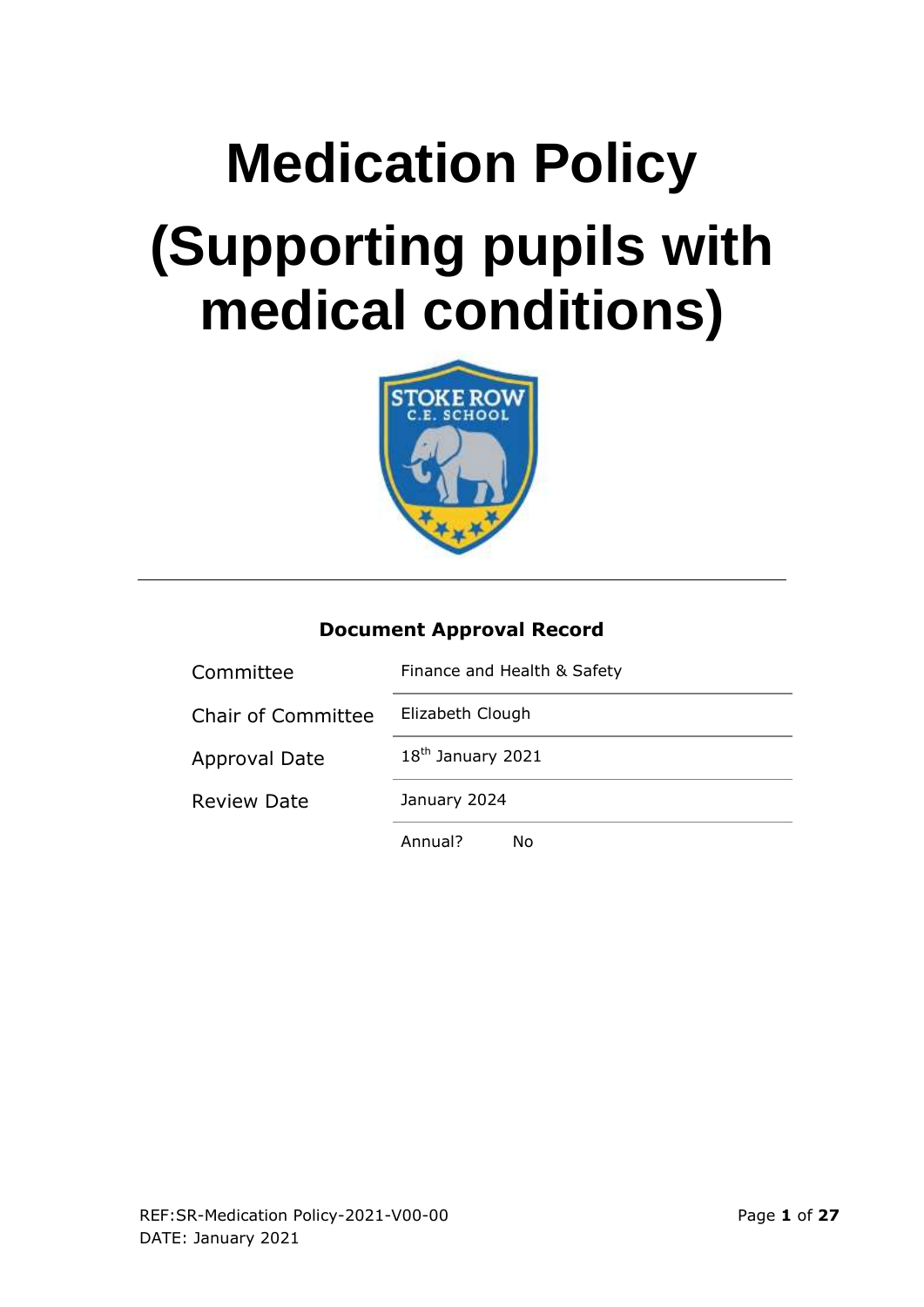#### 'Shine like stars and become light in our world'

At Stoke Row School we aim for our children to have the brightest futures, each one nurtured individually to be a guiding light with a unique sparkle. We teach one another to live with kindness and respect.

We help our children to understand that with courage and perseverance they can excel.

These policies are all created in line with the Christian foundation of this school which is expressed through our five core values and our view that every child is unique and valued.

#### **Contents**

| $\mathbf{1}$ |                                                                                        |  |
|--------------|----------------------------------------------------------------------------------------|--|
| 2            |                                                                                        |  |
| 3            |                                                                                        |  |
| 4            | Procedure for managing prescription medicines on trips and outings 6                   |  |
|              | 4.1                                                                                    |  |
|              | 4.2                                                                                    |  |
| 5            |                                                                                        |  |
| 6            |                                                                                        |  |
| 7            |                                                                                        |  |
| 8            |                                                                                        |  |
| 9            |                                                                                        |  |
|              | Non-Prescription medicated or not medicated sweets (e.g. cough & throat<br>9.1         |  |
|              |                                                                                        |  |
| 10           |                                                                                        |  |
| 11           |                                                                                        |  |
| 12           |                                                                                        |  |
| 13           |                                                                                        |  |
| 14           |                                                                                        |  |
| 15           |                                                                                        |  |
|              |                                                                                        |  |
|              | Appendix B: parental agreement for setting to administer medicine 16                   |  |
|              | Appendix C: record of medicine administered to an individual child (please keep in     |  |
|              |                                                                                        |  |
|              |                                                                                        |  |
|              | Appendix E: model letter inviting parents to contribute to individual healthcare plan  |  |
|              | Appendix F: Consent Form: Use of Emergency Salbutamol Inhaler  23                      |  |
|              | Appendix G: Specimen letter to inform Parents of Emergency Salbutamol Inhaler Use . 24 |  |
|              |                                                                                        |  |
|              |                                                                                        |  |
|              |                                                                                        |  |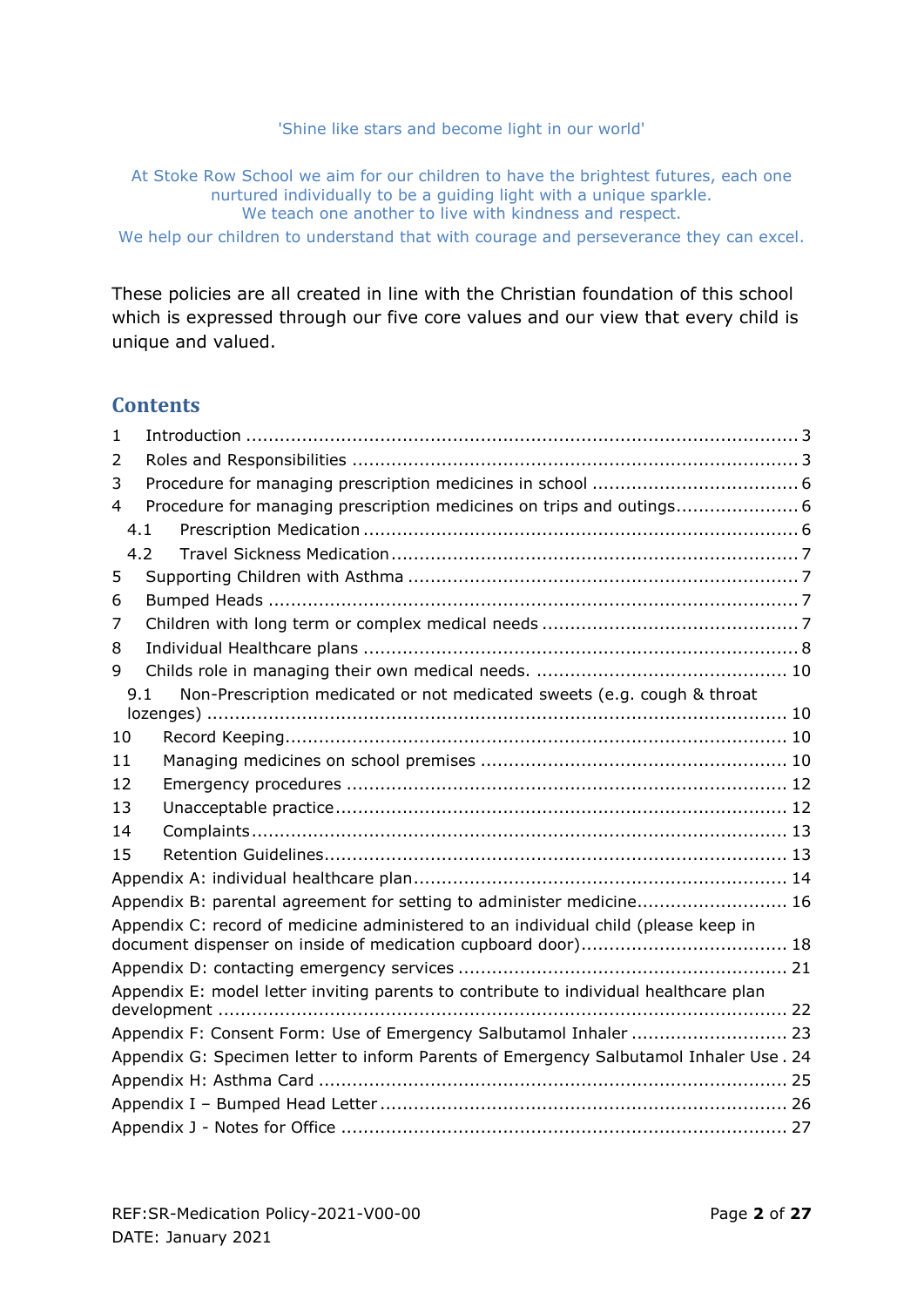## <span id="page-2-0"></span>**1 Introduction**

The aim of this policy is to ensure that children with medical conditions, in terms of both physical and mental health, are properly supported in school so that they can play a full and active role in school life, remain healthy and achieve their academic potential.

This policy has been reviewed against the Department for Education [Supporting](https://assets.publishing.service.gov.uk/government/uploads/system/uploads/attachment_data/file/803956/supporting-pupils-at-school-with-medical-conditions.pdf)  [Children with Medical Conditions](https://assets.publishing.service.gov.uk/government/uploads/system/uploads/attachment_data/file/803956/supporting-pupils-at-school-with-medical-conditions.pdf) statutory guidance, December 2015.

Stoke Row School will ensure that arrangements are in place to support pupils with medical conditions. In doing so ensuring that such children can access and enjoy the same opportunities at school as any other child, focused on the needs of each individual child and how their medical condition impacts on their school life.

However, in line with our safeguarding duties, Stoke Row school will ensure that pupils' health is not put at unnecessary risk from, for example infectious diseases. We therefore do not have to accept a child in school at times where it would be detrimental to the health of that child or others to do so.

Medicines should only be taken to school when essential; that is where it would be detrimental to the child's health if the medicine were not administered during the school day. Parents are encouraged to ask the prescriber about the possibility of prescribing the medicine in doses which can be taken outside the school day. All medicines, except for asthma inhalers, should be kept in the fridge or a secure store in the staff room.

# <span id="page-2-1"></span>**2 Roles and Responsibilities**

#### **Headteacher**

#### **It is the responsibility of the Headteacher to ensure –**

Develop and implement the policy with partners

- 1. who is responsible for ensuring that sufficient staff are suitably trained,
- 2. a commitment that all relevant staff will be made aware of the child's condition,
- 3. cover arrangements in case of staff absence or staff turnover to ensure someone is always available,
- 4. briefing for supply teachers,
- 5. risk assessments for school visits, holidays, and other school activities outside of the normal timetable, and
- 6. monitoring of individual healthcare plans.
- 7. whole school awareness training so that all staff are aware of the school's policy for supporting pupils with medical conditions and their role in implementing that policy

#### **School staff**

#### **It is the responsibility of all school staff**

REF:SR-Medication Policy-2021-V00-00 Page **3** of **27** DATE: January 2021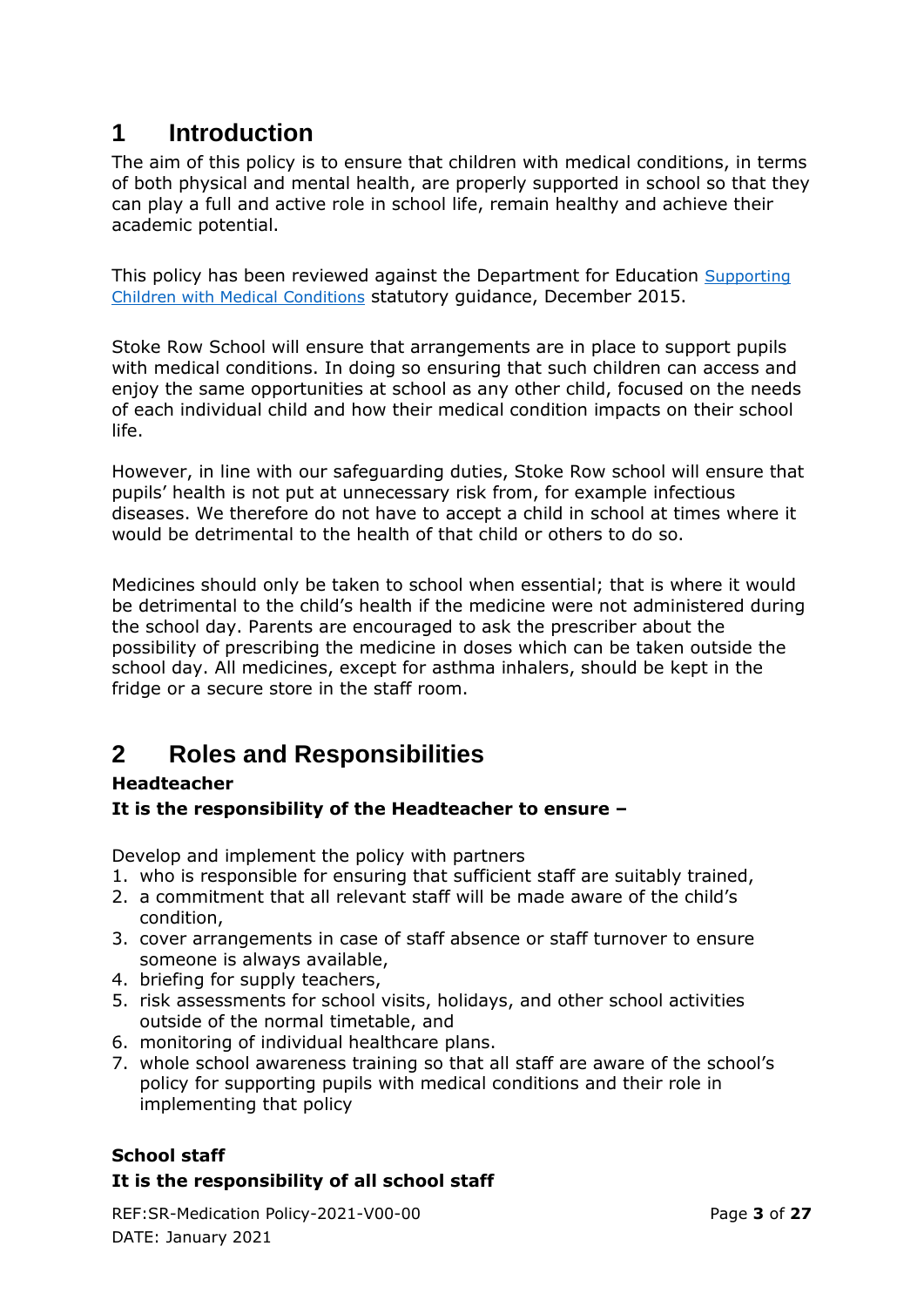- 1. to ensure that they only administer prescribed medicines<sup>1</sup> in accordance with the procedure outlined in this policy. Staff should never administer nonprescription<sup>1</sup> medicines. If in any doubt about any medicine, staff should not administer the medicine, but check with the parents or a health professional before taking further action. If members of staff have any other concerns related to administering medicine to a child, the issues should be discussed with the parent, if appropriate, or with a health professional.
- 2. As applicable comply with any individual healthcare plans for all pupils.
- 3. Supporting a child with a medical condition during school hours is not the sole responsibility on one person.
- 4. Any member of staff providing support to a pupil with medical needs should have received suitable training. Staff must not give prescription medicines<sup>1</sup> or undertake health care procedures without appropriate training (updated to reflect any individual healthcare plans).

#### **It is the responsibility of the school reception staff**

- 1. to ensure that parents have been given the Individual Healthcare Form (Appendix A), Parental Agreement Form (Appendix B) and the Medicine Record Form (Appendix C) to fill in and sign where appropriate.
- 2. to ensure that they or the classroom teacher has signed Appendix C.
- **3.** to review daily if any children require medication. If there are children who require medication a note should be added against the child's name on the on-line class register.

#### **It is the responsibility of the classroom teacher or school reception staff**

- 1. to review and sign the Medicine Record Form (Appendix C)
- 2. to review the on line register daily, to ensure that children in a class, requiring medication on that day, has had it administered and that all the appropriate forms have been filled in.
- 3. to welcome queries from parents seeking confirmation at school pick up that medication has been given.

#### **School nurse**

-

Stoke Row School has access to school nursing services who should notify school when a child has been identified as having a medical condition which will require support in school. The school nursing service may support staff on implementing a child's individual healthcare plan and provide advice and liaison.

**Other healthcare professionals**, including GPs and paediatricians - should notify the school nurse when a child has been identified as having a medical condition that will require support at school. They may provide advice on developing healthcare plans. Specialist local health teams may be able to provide support in schools for children with conditions (e.g. asthma, diabetes).

 $1$  With the exception of travel sickness medication. Refer to Section 4.2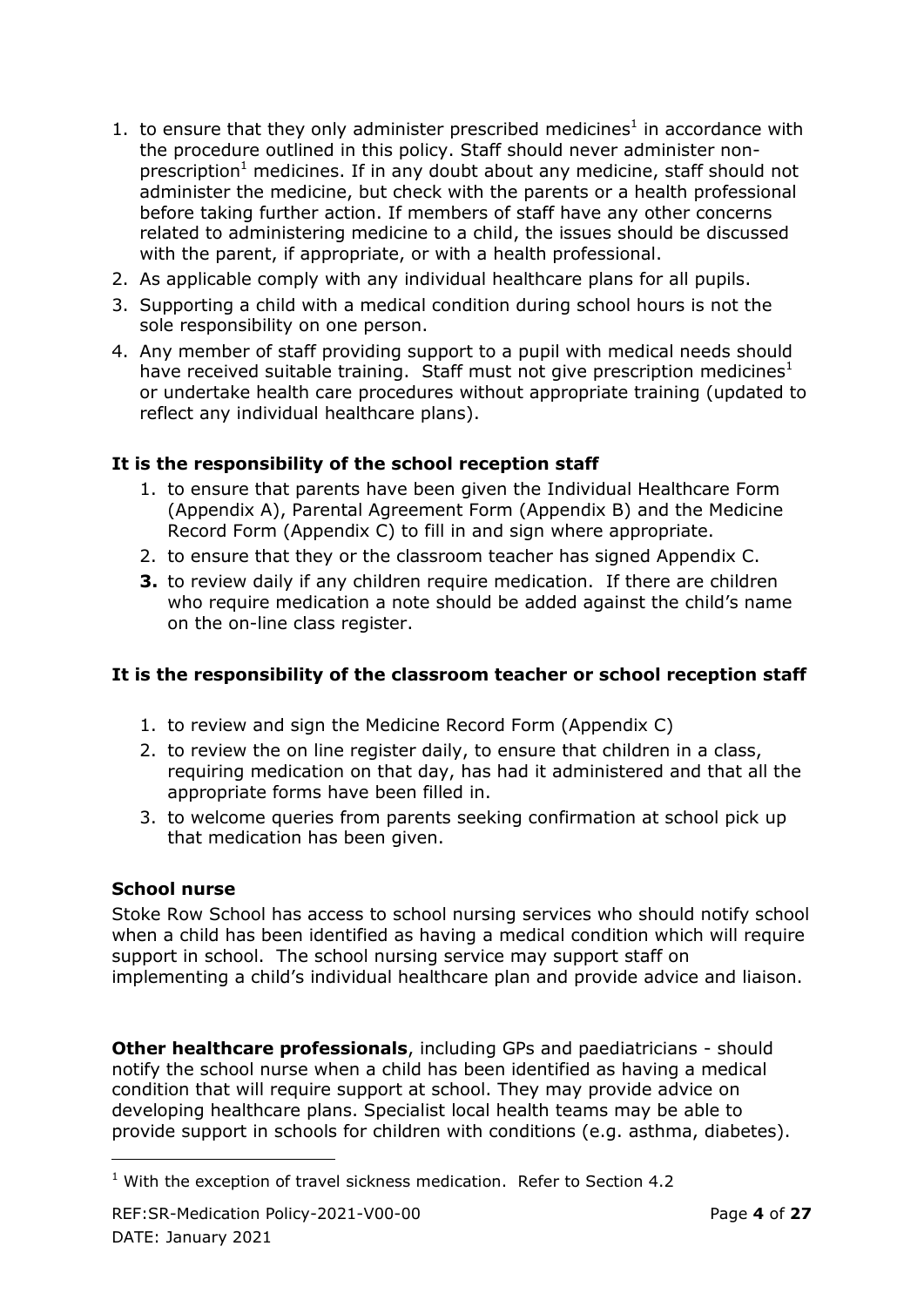#### **Parents**

#### **It is the responsibility of the parents**

- 1. to provide the school with sufficient and up-to-date information about their child's medical needs.
- 2. to provide medicines in the original container as dispensed by a pharmacist and including the prescriber's instructions for administration. Parent should not provide non-prescription medicines<sup>2</sup> because the school's policy is that staff will not administer these. The school does not allow children to keep or administer any medicines to themselves, other than asthma inhalers.
- 3. to ensure that the medicine is handed directly to school reception staff on arrival at school.
- 4. Contribute to the review of whether an individual healthcare plan is required and as applicable to the development of that plan. They should carry out any action they have agreed to as part of its implementation, e.g. provide medicines and equipment and ensure they or another nominated adult are contactable at all times.
- 5. To assist staff training the family of a child will often be key in providing relevant information to school staff about how their child's needs can be met, and parents should be asked for their views. They should provide specific advice, but should not be the sole trainer.
- 6. Endeavour to seek confirmation from staff at school pick up, to confirm that medication has been given.

**All parents** should complete a parental agreement form (Appendix B) and the top half of the record of medicine administrated form (Appendix C) giving the school permission to administer the medicine with the medicine and prescriber's instructions.

<sup>-</sup> $2$  With the exception of travel sickness medication. Please refer to Section 4.2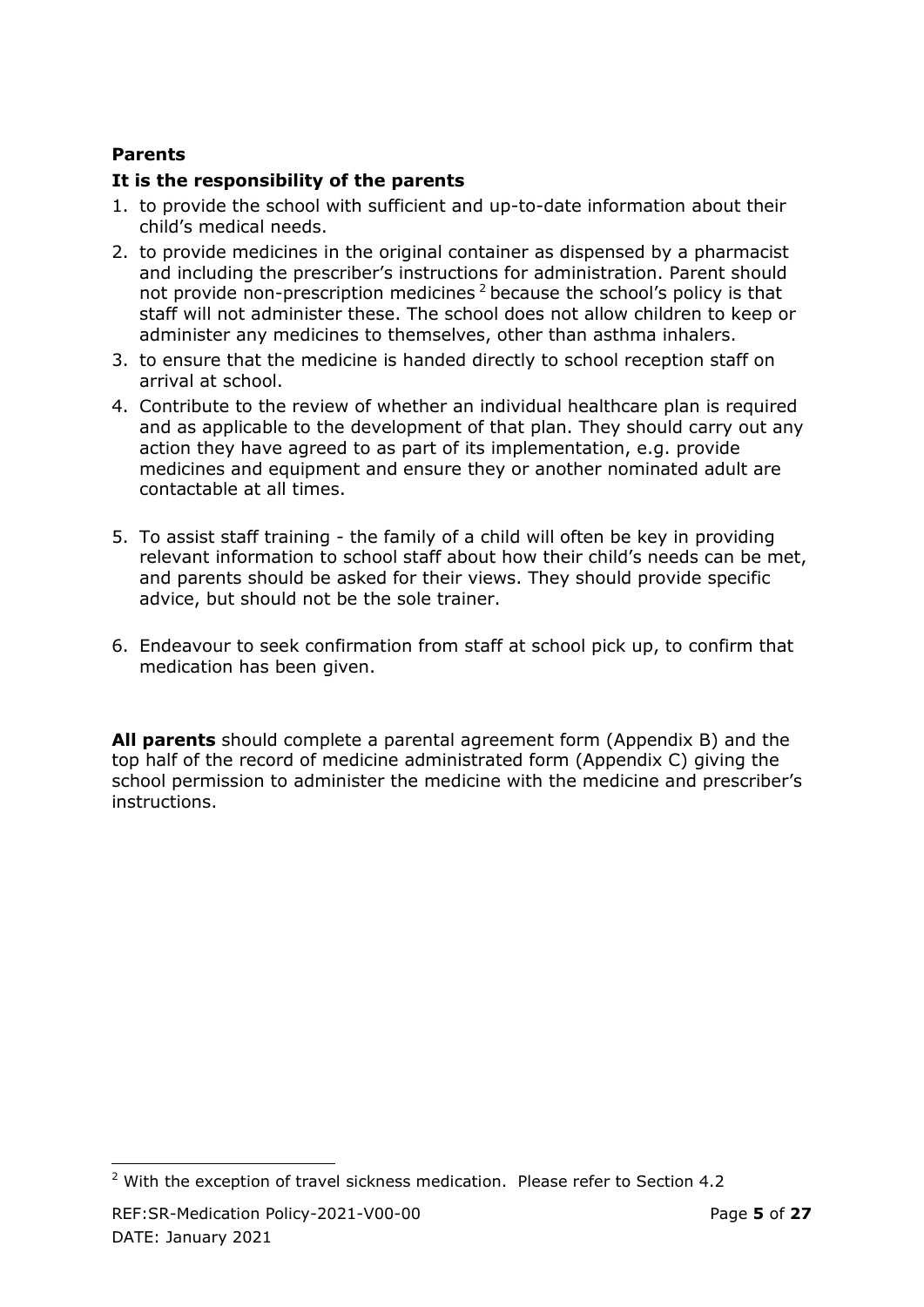## <span id="page-5-0"></span>**3 Procedure for managing prescription medicines in school**

- The school will only accept medicines<sup>3</sup> which have been prescribed by a doctor, dentist, nurse prescriber or pharmacist prescriber.
- The school will only accept medicines<sup>3</sup> which are in the original container as dispensed by a pharmacist and which include the prescriber's instructions for administration.
- The school will not accept medicines which have been taken out of the container as originally dispensed nor make changes to dosage on parental instructions.
- The school will not accept non-prescription medicines<sup>3</sup>
- No child under 16 should be given medicines without their parent's written consent.
- It is good practice to have the dosage and administration witnessed by a second adult.
- **Staff administering medicines to children should check:**
	- o The written permission from the parent
	- $\circ$  That the medicine is in the original container and includes the prescriber's instructions for administration
	- o The child's name
	- o The prescribed dose
	- $\circ$  The expiry date
	- o The written instructions provided by the prescriber on the label or container.

Staff must complete and sign a record each time the medicine is given and return the medicine to fridge or secure storage in the staffroom.

## <span id="page-5-1"></span>**4 Procedure for managing prescription medicines on trips and outings**

### <span id="page-5-2"></span>*4.1 Prescription Medication*

Staff administering medicines on trips and outings must follow the same procedure as in school. The group leader should carry the medicine, instructions and letter of permission or appropriate form with them at all times, and the administration should be recorded. If it is not possible to keep any medicines appropriately e.g. refrigerated on a school trip the situation should be discussed with the parent to agree what action should be taken.

<sup>-</sup> $3$  With the exception of travel sickness medication. Please refer to Section 4.2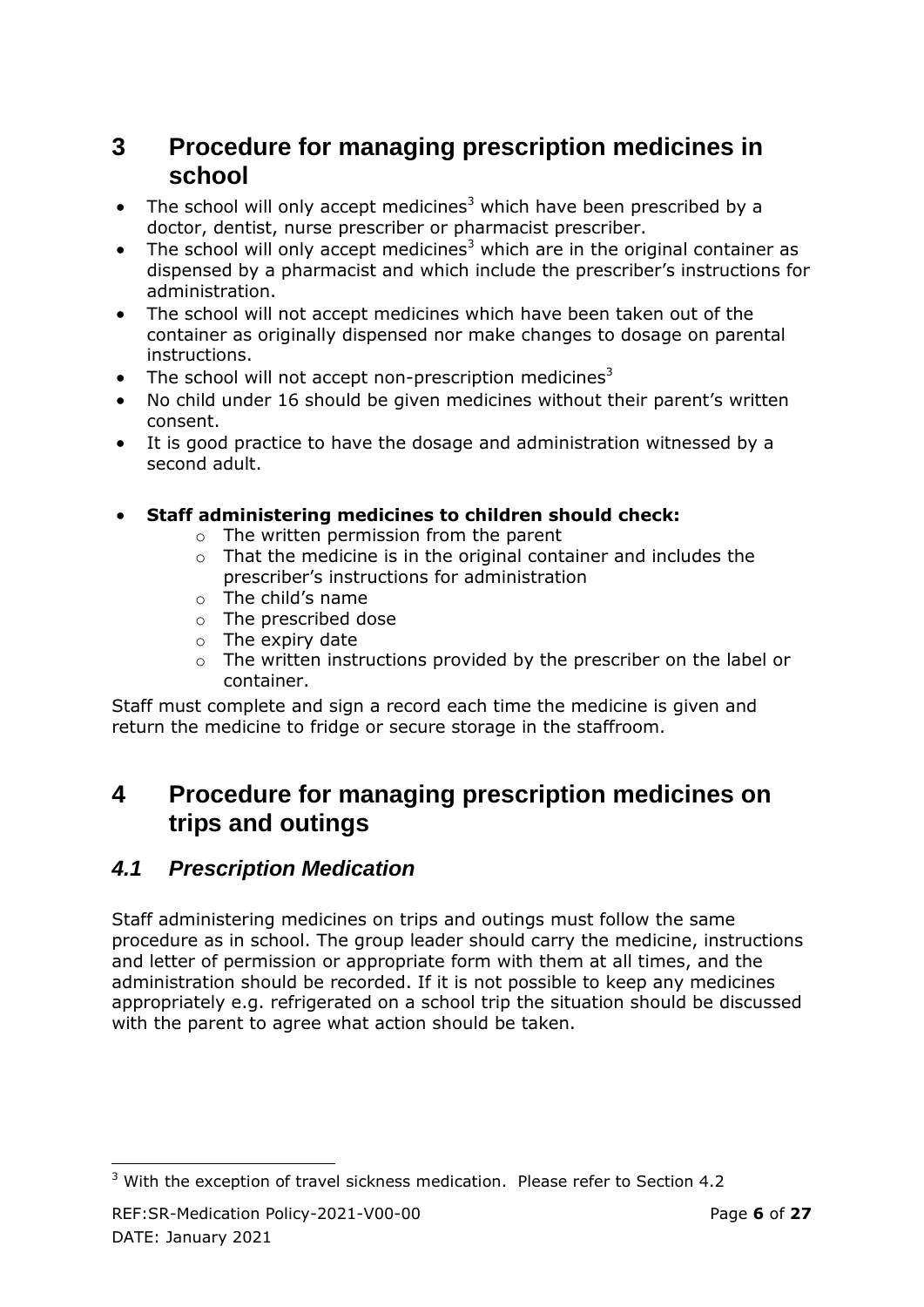## <span id="page-6-0"></span>*4.2 Travel Sickness Medication*

Staff will accept and administer travel sickness medication without prescription. All travel sickness medication must be in its original packaging and clearly identifiable with the child's name. The medication must be handed to the office staff prior to the trip and all forms must be filled as per prescription medicine.

On no account should children carry or self-administer their own travel sickness medication, unless agreed on an individual health care plan.

## <span id="page-6-1"></span>**5 Supporting Children with Asthma**

To help staff support children with asthma, we ask parents to fill out two additional forms; a consent form for staff to assist the child with the use of their inhaler (Appendix I) and an "Asthma Card" please refer to Appendix L. The "Asthma Card" in addition to detailing the child's medication, it asks for additional information including; what signs could indicate your child is having an asthma attack and what are common triggers for the child's asthma.

If staff have helped the child with their inhaler, the parents/carers will be informed via the Emergency inhaler use form (Appendix J) which is printed on red paper and will be in the child's book bag or handed directly to the parent/carer.

## <span id="page-6-2"></span>**6 Bumped Heads**

If a child bumps their head during the school day on or off site, staff will notify parents by filling in a red Bumped Head letter (Appendix L). This will be in the child's book bag or handed directly to the parent/carer. The child will also be given a 'bumped head' sticker on their jumper.

## <span id="page-6-3"></span>**7 Children with long term or complex medical needs**

The school should be informed of any need before the child is admitted to the school, or when a child first develops a medical need. Parents will be asked to provide sufficient details to ensure that the school is aware of any impact the medication may have on the child's experiences in the school setting. When applicable, an individual health care plan will be developed by the school, involving parents and relevant health care professionals, for individual children and appropriate training will be provided for staff. During the preparation of the individual health care plan the school will endeavour to provide support to allow the child maximum access to all elements of school. When a pupil joins from another school any existing individual health care plan will be reviewed by the Headteacher and parents.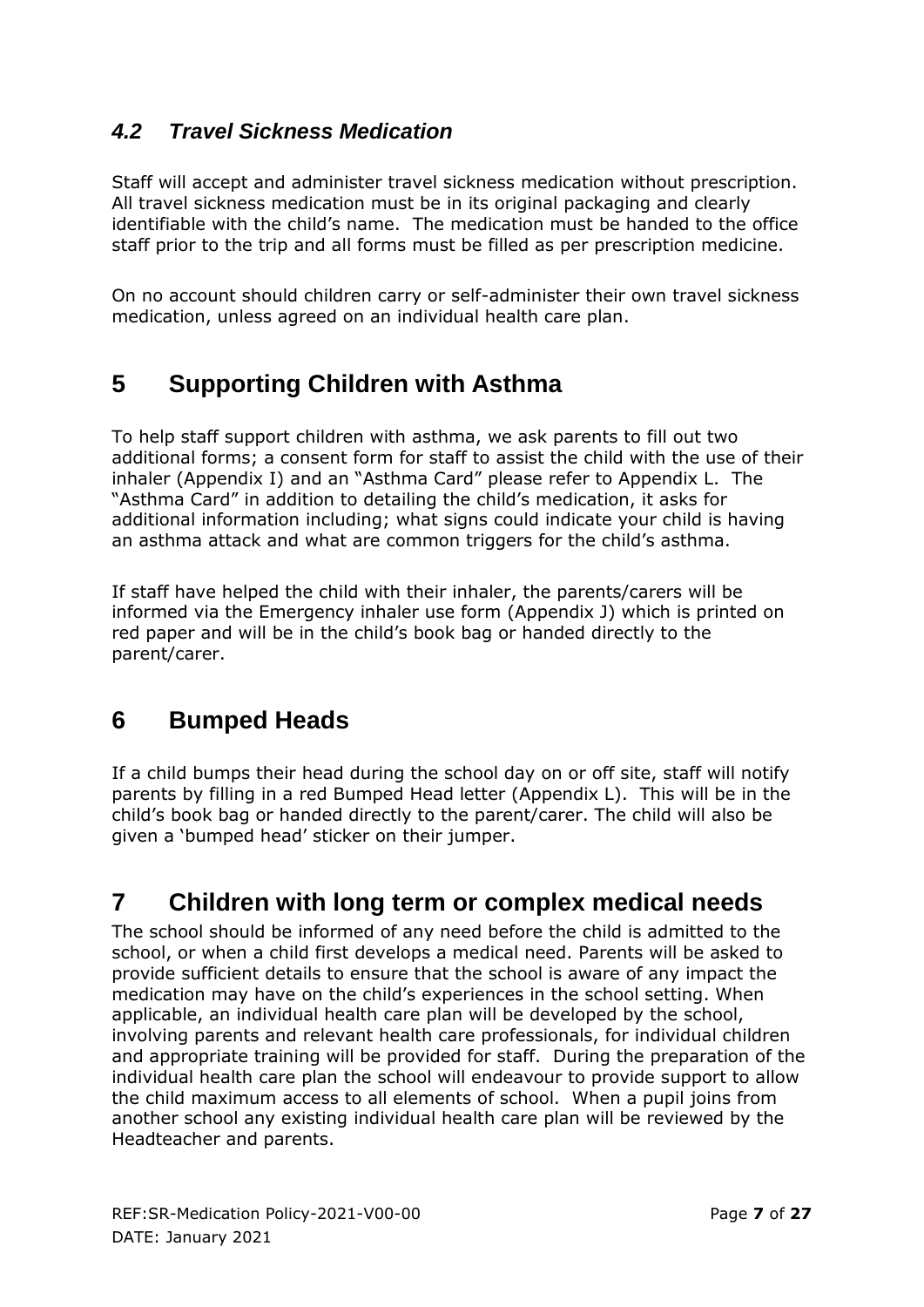## <span id="page-7-0"></span>**8 Individual Healthcare plans**

Individual healthcare plans help to ensure that school effectively supports pupils with medical conditions. The Headteacher in conjunction with the parents and healthcare professional will agree based on evidence whether a healthcare plan would be inappropriate or disproportionate. If consensus cannot be reached the Headteacher will take a final view.

The flow chart below may be used for identifying and agreeing the support a child needs.

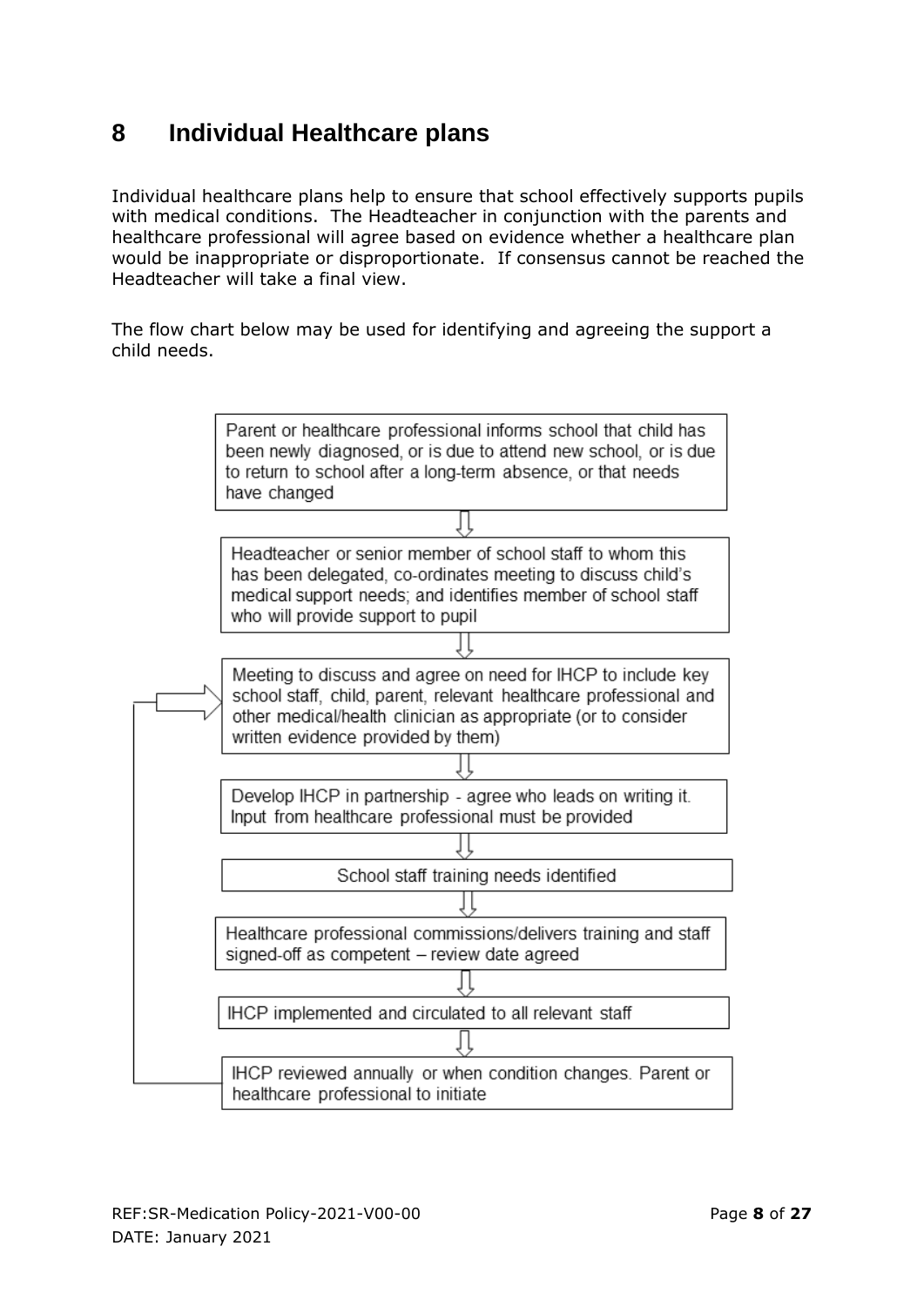Should it be agreed that an individual healthcare plan is appropriate it should be prepared using the template in Appendix A. The plan must be easily accessible to all who need to refer to the plan, while preserving confidentiality.

Plans should be reviewed at least annually or earlier if evidence is presented that the child's needs have changed. They should be developed with the child's best interests in mind and ensure that the school assesses and manages risks to the child's education, health and social well-being and minimises disruption.

In preparing the individual healthcare plan the Headteacher shall consider the following –

- 1. the medical condition, its triggers, signs, symptoms and treatments;
- 2. the pupil's resulting needs, including medication (dose, side-effects and storage) and other treatments, time, facilities, equipment, testing, access to food and drink where this is used to manage their condition, dietary requirements and environmental issues e.g. crowded corridors, travel time between lessons;
- 3. specific support for the pupil's educational, social and emotional needs for example, how absences will be managed, requirements for extra time to complete exams, use of rest periods or additional support in catching up with lessons, counselling sessions;
- 4. the level of support needed, (some children will be able to take responsibility for their own health needs), including in emergencies. If a child is selfmanaging their medication, this should be clearly stated with appropriate arrangements for monitoring;
- 5. who will provide this support, their training needs, expectations of their role and confirmation of proficiency to provide support for the child's medical condition from a healthcare professional; and cover arrangements for when they are unavailable;
- 6. who in the school needs to be aware of the child's condition and the support required;
- 7. arrangements for written permission from parents and the headteacher for medication to be administered by a member of staff, or self-administered by the pupil during school hours;
- 8. separate arrangements or procedures required for school trips or other school activities outside of the normal school timetable that will ensure the child can participate, e.g. risk assessments;
- 9. where confidentiality issues are raised by the parent/child, the designated individuals to be entrusted with information about the child's condition; and
- 10.what to do in an emergency, including whom to contact, and contingency arrangements. Some children may have an emergency healthcare plan prepared by their lead clinician that could be used to inform development of their individual healthcare plan.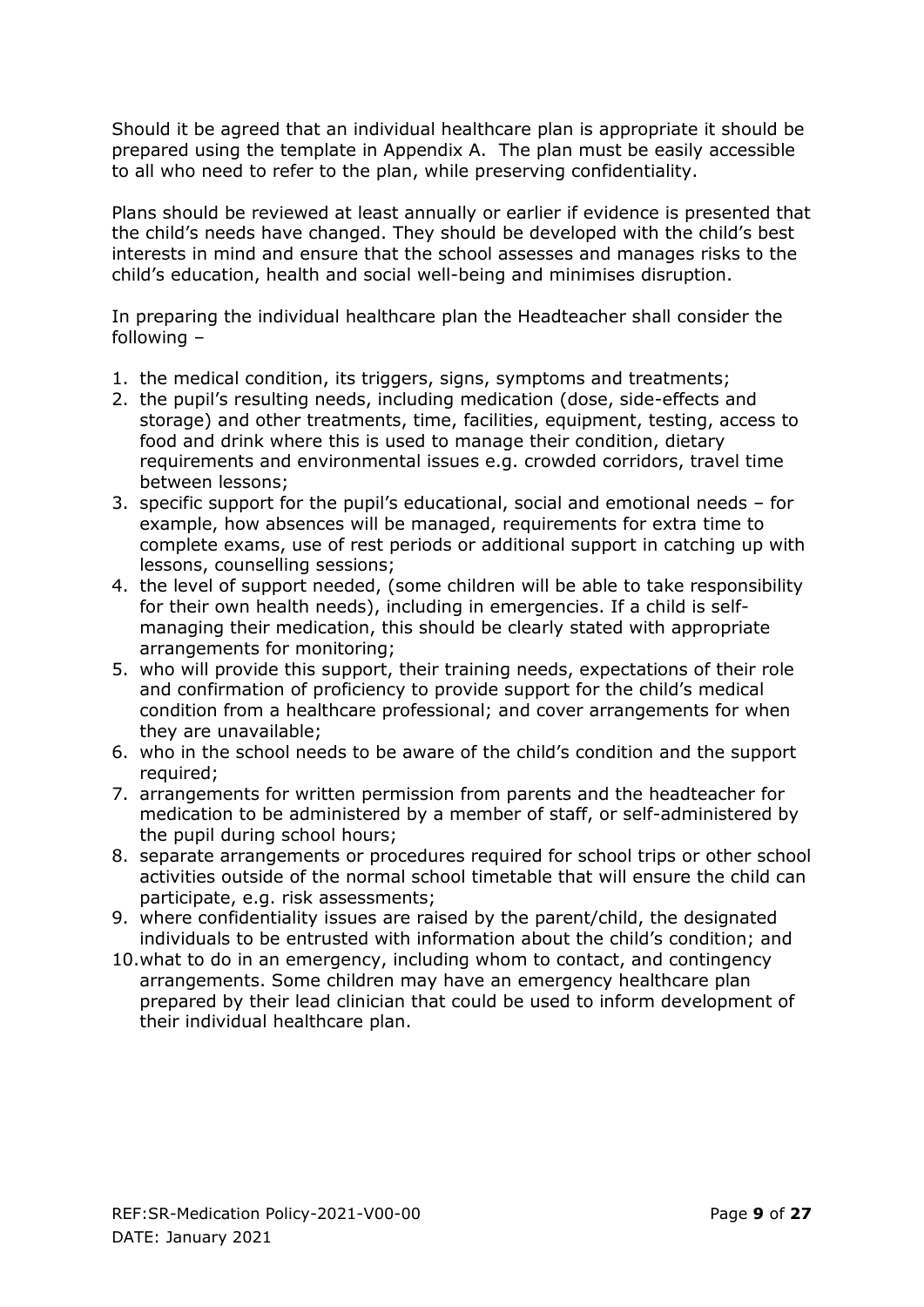## <span id="page-9-0"></span>**9 Childs role in managing their own medical needs.**

After discussion with parents, children who are competent should be encouraged to take responsibility for managing their own medicines and procedures. This should be reflected within individual healthcare plans.

Children may carry and administer their own asthma inhalers. The school does not allow children to carry or take any other medicines, including nonprescription medicines, such as Calpol, themselves, unless agreed within an individual healthcare plan.

If a child refuses to take medicine or carry out a necessary procedure, staff should not force them to do so, but follow the procedure agreed in the individual healthcare plan. Parents should be informed so that alternative options can be considered.

### <span id="page-9-1"></span>*9.1 Non-Prescription medicated or not medicated sweets (e.g. cough & throat lozenges)*

Children may not bring non-prescription medicated or non-medicated sweets (e.g. cough & throat lozenges) to school. If a child brings these items to school, they will be confiscated and held in the office until the parent/carer can collect them.

## <span id="page-9-2"></span>**10 Record Keeping**

- 1. **Reception staff** should ensure that parents record name of child, medicine, dosage and times in the appropriate form and that these instructions have been signed by a parent, using the form in Appendix B.
- 2. **All staff** should keep a record of all medicine administrations, using the form in Appendix C. For clarify this form includes
	- Date
	- Child's name
	- Name of medicine
	- $\blacksquare$  Time given
	- **Dose given**
	- **Any reactions**
	- Signature and name of staff member
	- Signature and name of witness

## <span id="page-9-3"></span>**11 Managing medicines on school premises**

1. Medicines should only be administered at school when it would be detrimental to a child's health or school attendance not to do so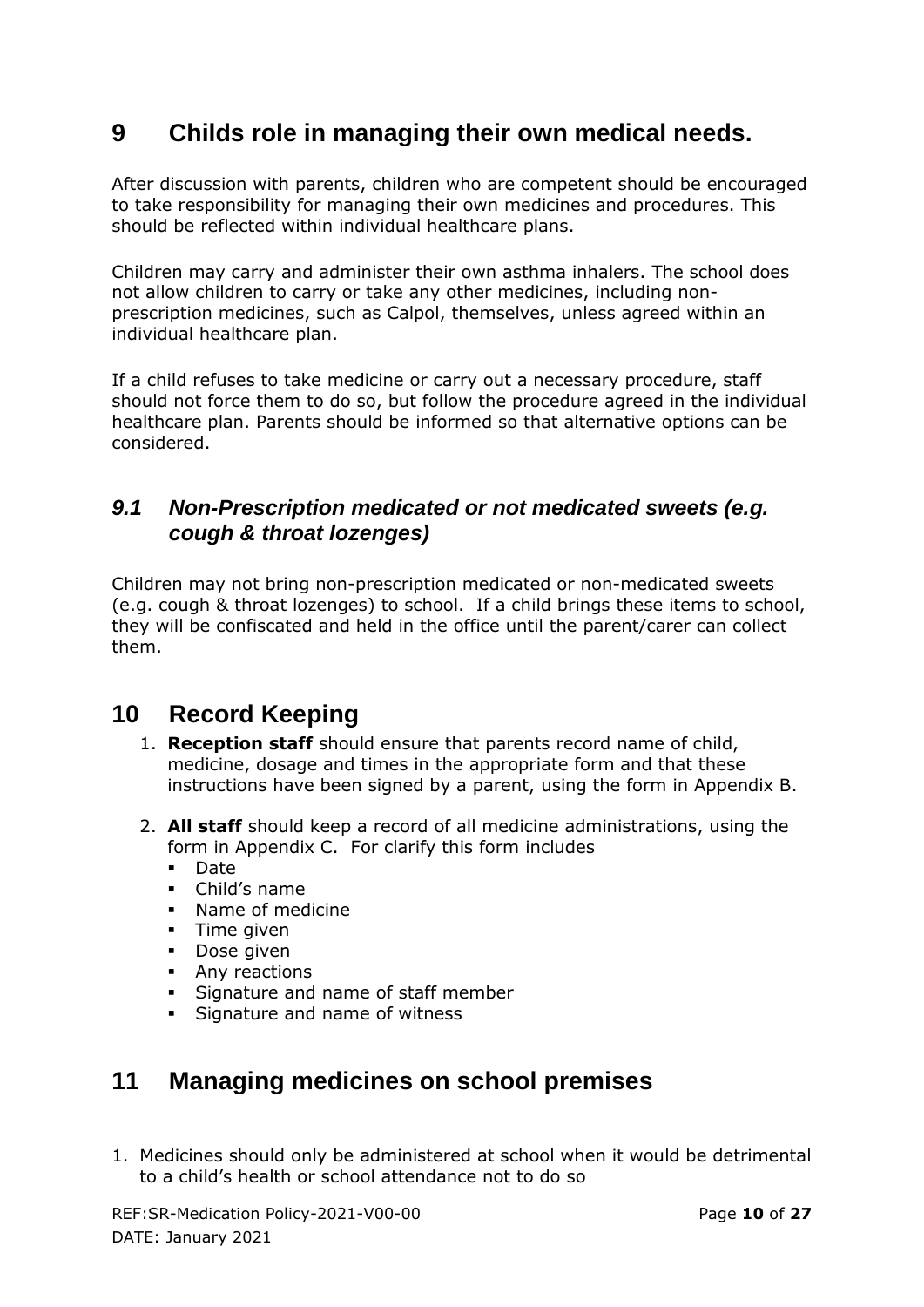- 2. no child under 16 should be given prescription or non-prescription medicines without their parent's written consent - except in exceptional circumstances where the medicine has been prescribed to the child without the knowledge of the parents. In such cases, every effort should be made to encourage the child or young person to involve their parents while respecting their right to confidentiality. Schools should set out the circumstances in which nonprescription medicines may be administered
- 3. a child under 16 should never be given medicine containing aspirin unless prescribed by a doctor. Medication, e.g. for pain relief, should never be administered without first checking maximum dosages and when the previous dose was taken. Parents should be informed
- 4. where clinically possible, medicines should be prescribed in dose frequencies which enable them to be taken outside school hours
- 5. schools should only accept prescribed medicines that are in-date, labelled, provided in the original container as dispensed by a pharmacist and include instructions for administration, dosage and storage. The exception to this is insulin which must still be in date, but will generally be available to schools inside an insulin pen or a pump, rather than in its original container
- 6. all medicines should be stored safely. All medicines, except asthma inhalers, should be stored in the fridge or the secure storage area in the staff room. Where possible, medicines should be returned to the parent at the end of the day. Medicines should be stored strictly in accordance with the medical instructions (paying note of temperature) in the original container in which it was dispensed. Staff should ensure that the supplied container is clearly labelled with the name of the child, the name and dose of the medicine and the frequency of the administration. Non-healthcare staff should never transfer medicines from their original containers.
- 7. Children should know where their medicines are at all times and be able to access them immediately. Where relevant, they should know who holds the key to the storage facility. Medicines and devices such as asthma inhalers, blood glucose testing meters and adrenaline pens should be always readily available to children and not locked away. This is particularly important to consider when outside of school premises e.g. on school trips
- 8. a child who has been prescribed a controlled drug may legally have it in their possession if they are competent to do so, but passing it to another child for use is an offence. Monitoring arrangements may be necessary. Schools should otherwise keep controlled drugs that have been prescribed for a pupil securely stored in a non-portable container and only named staff should have access. Controlled drugs should be easily accessible in an emergency. A record should be kept of any doses used and the amount of the controlled drug held in school
- 9. school staff may administer a controlled drug to the child for whom it has been prescribed. Staff administering medicines should do so in accordance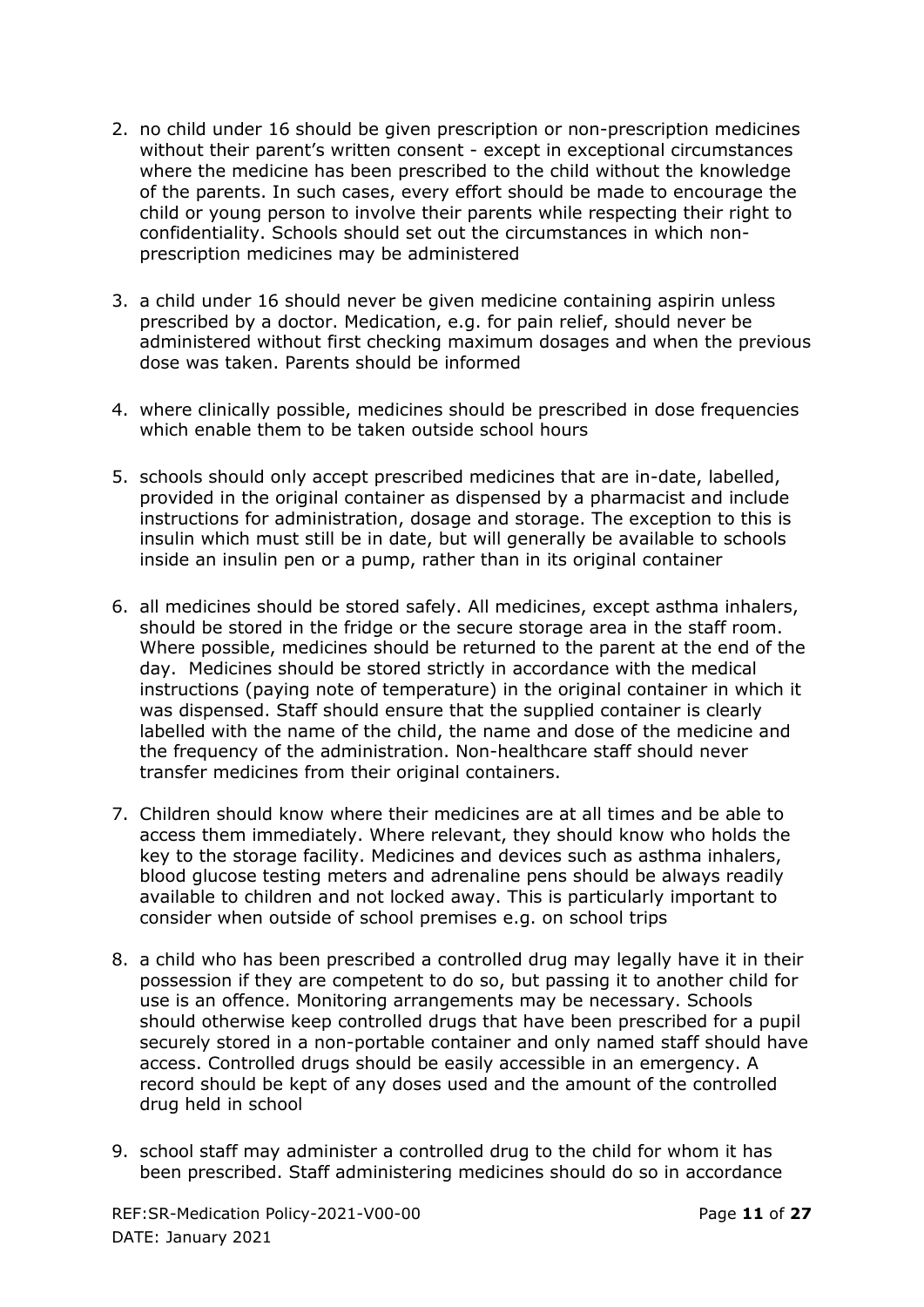with the prescriber's instructions. Staff administering drugs to the child should ensure that this is witnessed and recorded on the record of administration form (Appendix C). Schools should keep a record of all medicines administered to individual children, stating what, how and how much was administered, when and by whom. Any side effects of the medication to be administered at school should be noted

10.When no longer required, medicines should be returned to the parent to arrange for safe disposal. Sharps boxes should always be used for the disposal of needles and other sharps. Staff should not dispose of medicines. Parents are responsible for ensuring that date-expired medicines are returned to the pharmacy for safe disposal. They should also collect medicines held at the end of each term. If parents do not collect all medicines, they should be taken to the local pharmacy for safe disposal.

## <span id="page-11-0"></span>**12 Emergency procedures**

Details on procedures for emergencies can be found in the school's Accident and Emergency Policy. Further Appendix F of this policy details procedure for contacting emergency services.

Individual healthcare plans should clearly define what constitutes an emergency and what to do, including ensuring that all relevant staff are aware of emergency symptoms and procedures. Other pupils in the school should know what to do in general terms, such as informing a teacher immediately if they think help is needed.

If a child needs to be taken to hospital, staff should stay with the child until the parent arrives, or accompany a child taken to hospital by ambulance. Schools need to ensure they understand the local emergency services cover arrangements and that the correct information is provided for navigation systems.

## <span id="page-11-1"></span>**13 Unacceptable practice**

Although school staff should use their discretion and judge each case on its merits regarding the child's individual healthcare plan, it is not generally acceptable practice to:

- 1. prevent children from easily accessing their inhalers and medication and administering their medication when and where necessary;
- 2. assume that every child with the same condition requires the same treatment;
- 3. ignore the views of the child or their parents; or ignore medical evidence or opinion, (although this may be challenged);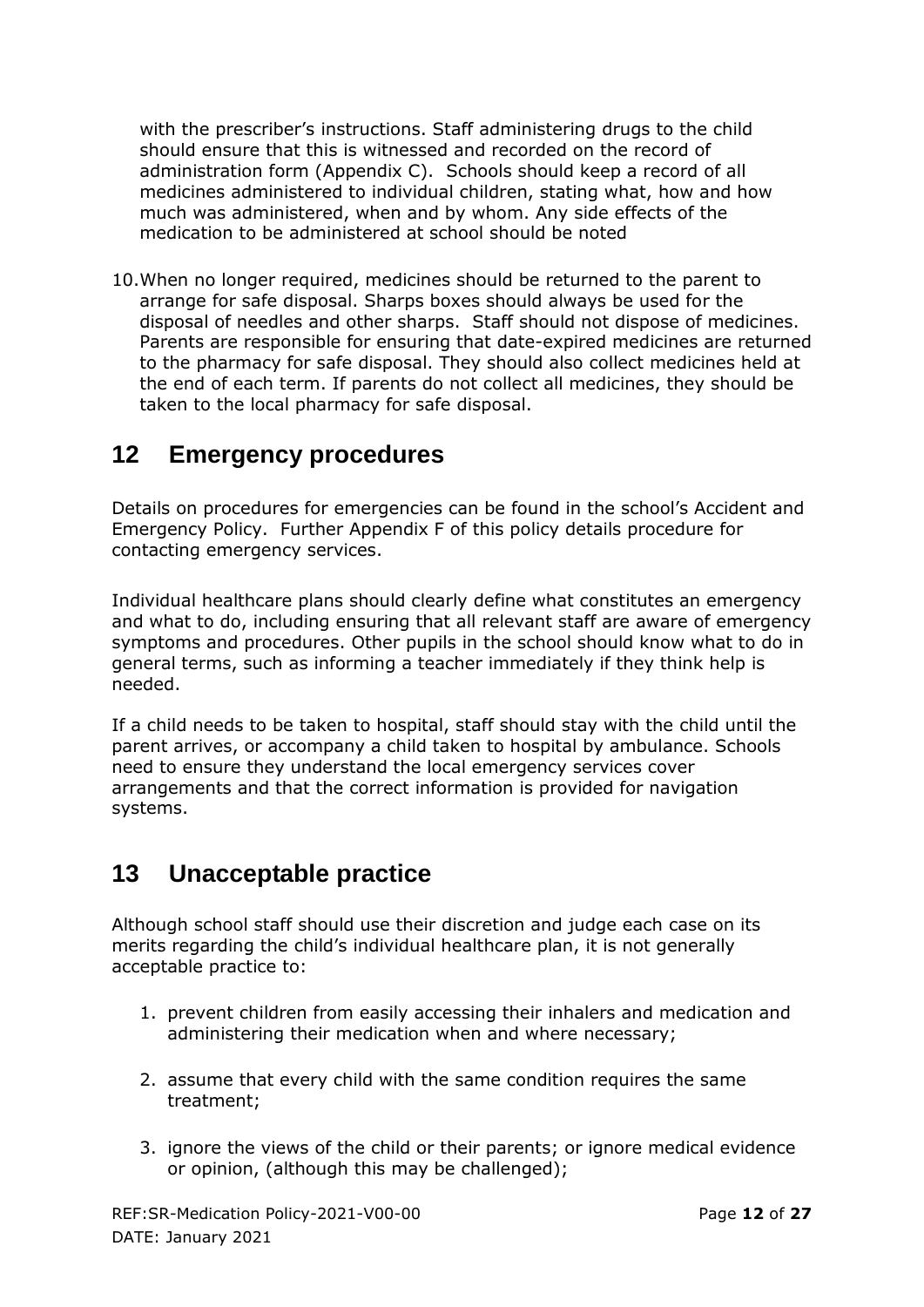- 4. send children with medical conditions home frequently or prevent them from staying for normal school activities, including lunch, unless this is specified in their individual healthcare plans;
- 5. if the child becomes ill, send them to the school office or medical room unaccompanied or with someone unsuitable;
- 6. penalise children for their attendance record if their absences are related to their medical condition e.g. hospital appointments;
- 7. prevent pupils from drinking, eating or taking toilet or other breaks whenever they need to in order to manage their medical condition effectively;
- 8. Require parents, or otherwise make them feel obliged, to attend school to administer medication or provide medical support to their child, including with toileting issues. No parent should have to give up working because the school is failing to support their child's medical needs; or
- 9. Prevent children from participating, or create unnecessary barriers to children participating in any aspect of school life, including school trips, e.g. by requiring parents to accompany the child.

## <span id="page-12-0"></span>**14 Complaints**

Any complaint under this policy should be addressed through Stoke Row School complaints policy.

## <span id="page-12-1"></span>**15 Retention Guidelines**

Permission forms that parents sign should be retained for the period that the medication is given, and for 1 month afterwards if no issue is raised by the child or parent/carer.

Medical "incidents" that have a behavioural or safeguarding angle (including the school's duty of care) should be retained on the child's record for the retention periods associated with those policies.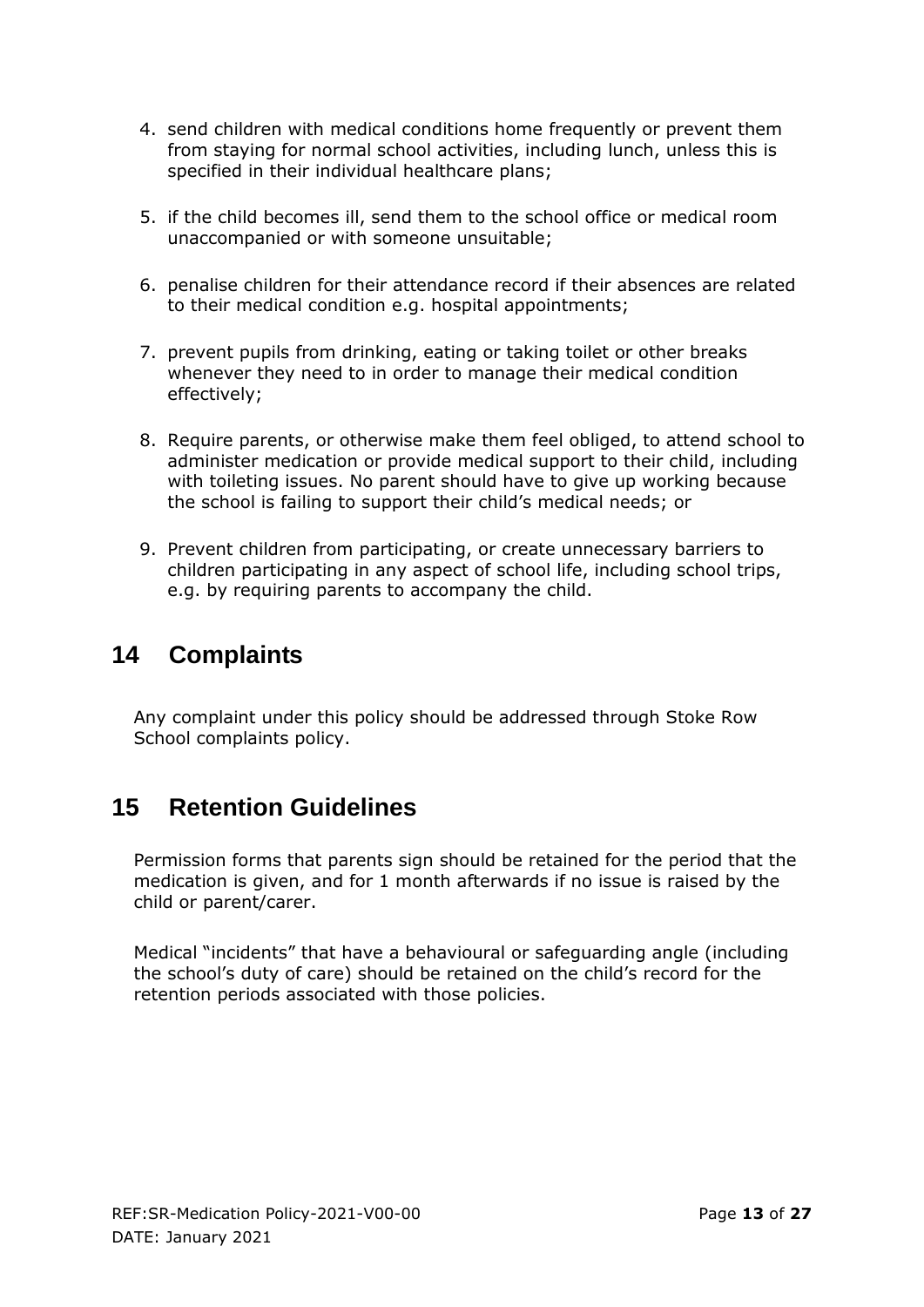# <span id="page-13-0"></span>**Appendix A: individual healthcare plan**

| Name of school/setting         |  |
|--------------------------------|--|
| Child's name                   |  |
| Group/class/form               |  |
| Date of birth                  |  |
| Child's address                |  |
| Medical diagnosis or condition |  |
| Date                           |  |
| Review date                    |  |

#### **Family Contact Information**

#### **Clinic/Hospital Contact**

Name

Phone no.

#### **G.P.**

Name

Phone no.



Who is responsible for providing support in school

 $\overline{\phantom{a}}$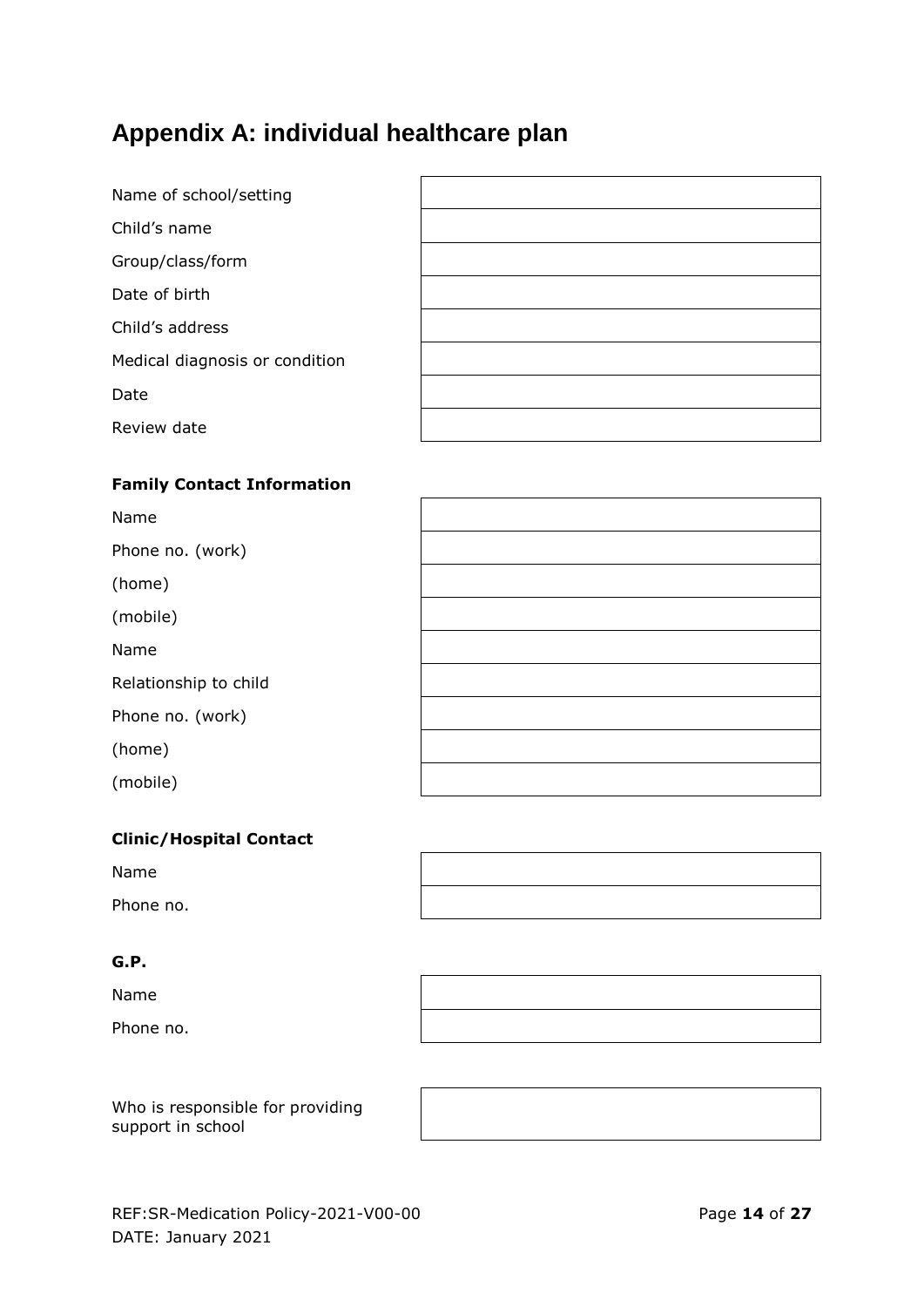Describe medical needs and give details of child's symptoms, triggers, signs, treatments, facilities, equipment or devices, environmental issues etc.

Name of medication, dose, method of administration, when to be taken, side effects, contra-indications, administered by/self-administered with/without supervision

Daily care requirements

Specific support for the pupil's educational, social and emotional needs

Arrangements for school visits/trips etc.

Other information

Describe what constitutes an emergency, and the action to take if this occurs

Who is responsible in an emergency *(state if different for off-site activities)*

Plan developed with

Staff training needed/undertaken – who, what, when

Form copied to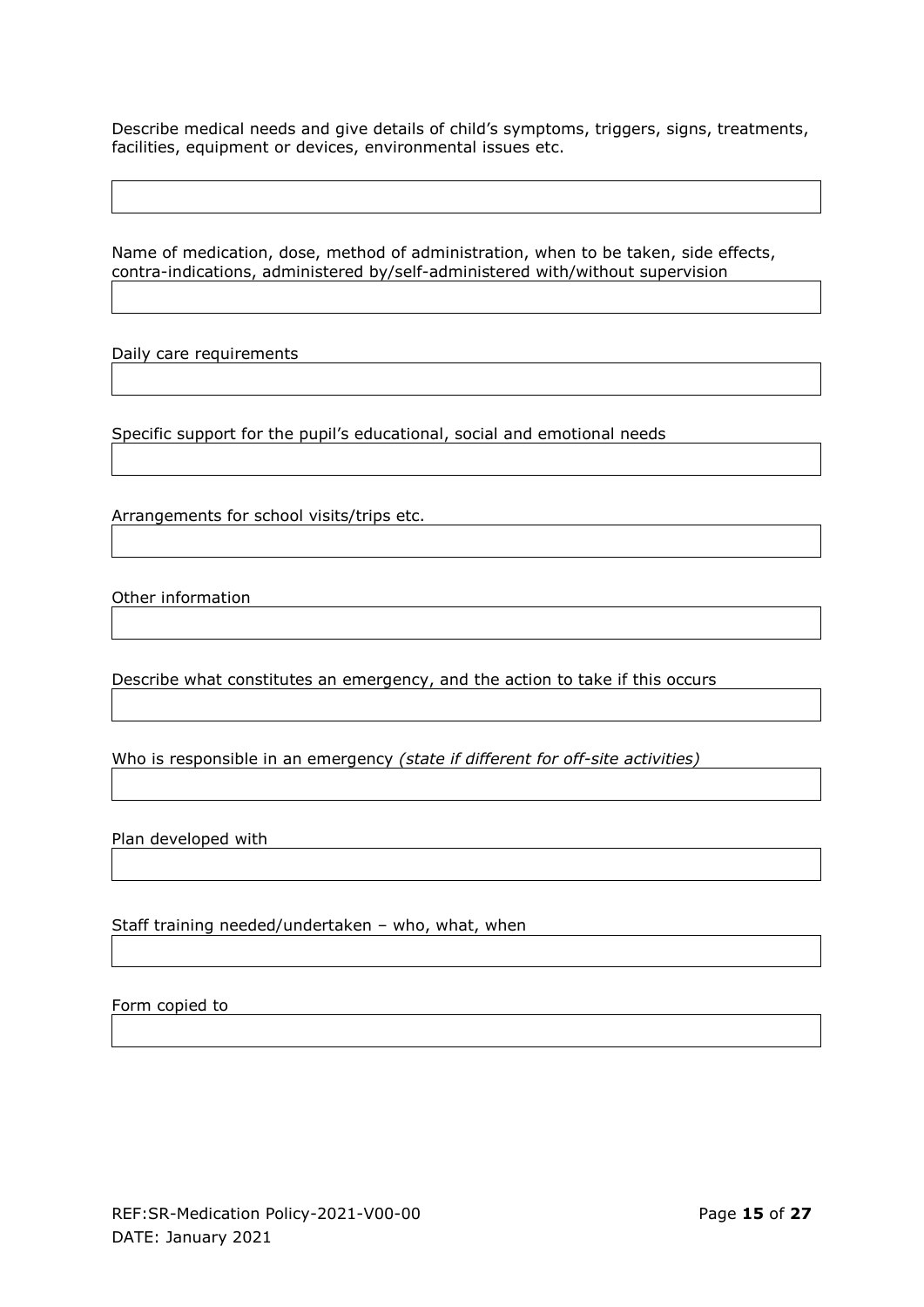## <span id="page-15-0"></span>**Appendix B: parental agreement for setting to administer medicine**

The school/setting will not give your child prescribed medicine unless you complete and sign this form, and the school or setting has a policy that the staff can administer prescribed medicine.

| Date                                                                       |  |
|----------------------------------------------------------------------------|--|
| Name of school/setting                                                     |  |
| Name of child                                                              |  |
| Date of birth                                                              |  |
| Group/class/form                                                           |  |
| Medical condition or illness                                               |  |
|                                                                            |  |
| <b>Medicine</b>                                                            |  |
| Name/type of medicine<br>(as described on the container)                   |  |
| Expiry date                                                                |  |
| Dosage and method                                                          |  |
| Timing                                                                     |  |
| Special precautions/other instructions                                     |  |
| Are there any side effects that the<br>school/setting needs to know about? |  |
| Procedures to take in an emergency                                         |  |

**NB: Medicines must be in the original container as dispensed by the pharmacy with child's name, medicine name, dosage, frequency.**

#### **Contact Details**

Name

Daytime telephone no.

Relationship to child

Address

I understand that I must deliver the medicine personally to

[agreed member of staff]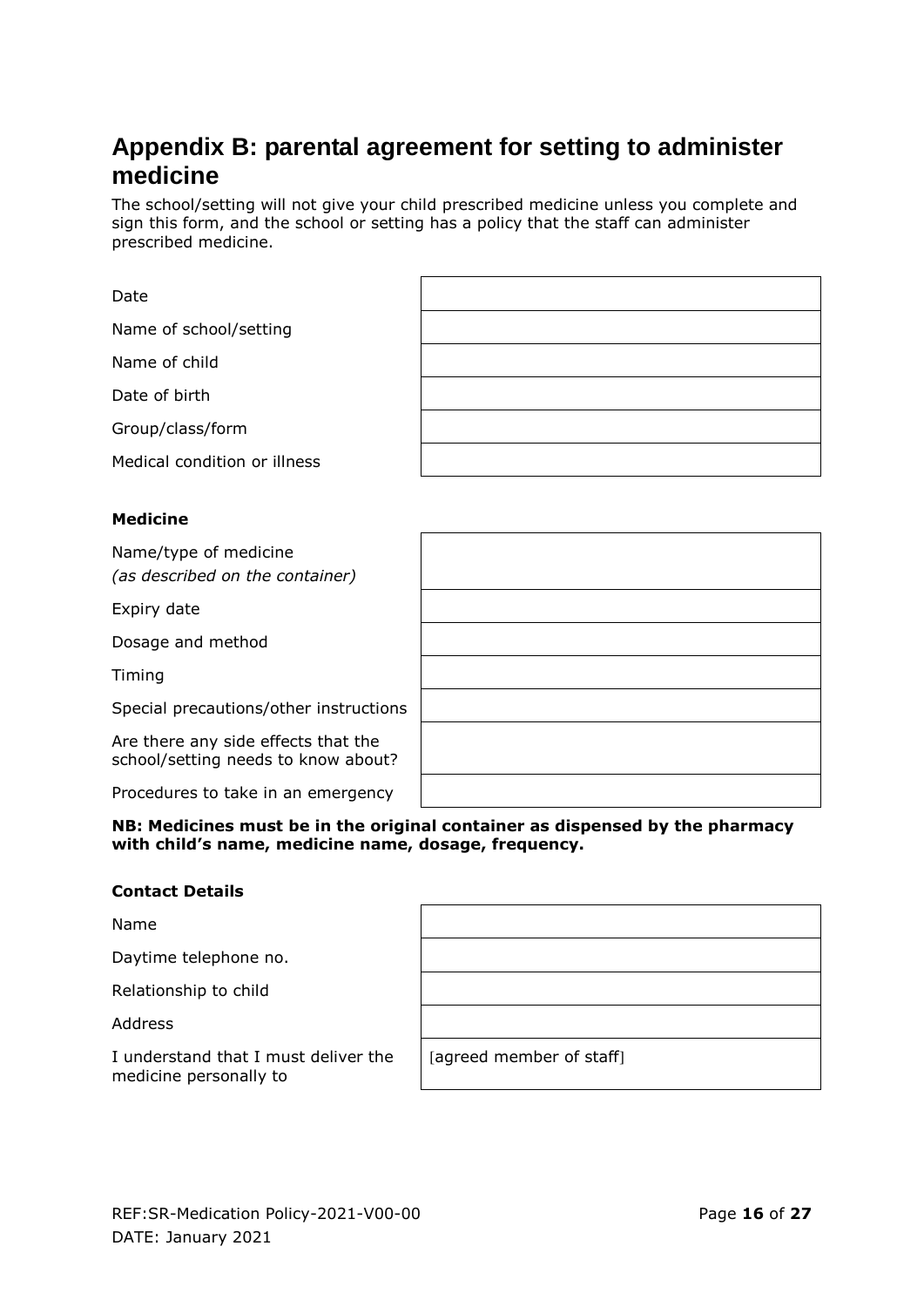The above information is, to the best of my knowledge, accurate at the time of writing and I give consent to school/setting staff administering prescribed medicine in accordance with the school/setting policy. I will inform the school/setting immediately, in writing, if there is any change in dosage or frequency of the medication or if the medicine is stopped.

Signature(s) \_\_\_\_\_\_\_\_\_\_\_\_\_\_\_\_\_\_ Date \_\_\_\_\_\_\_\_\_\_\_\_\_\_\_\_\_\_\_\_\_\_\_\_\_\_

*Reminder for Office Staff:* **Input a 'P' in the register, which signifies to the teacher that the child is on prescribed medicine – useful on school trips, going off site. If leaving the premises, the teacher will need take with them the medicine, instructions and letter of permission and a means of recording any medicine administered (if the medicine cannot be stored appropriately whilst off site then call the parent to discuss appropriate action). Leave a copy of appendix H inside the register all the time the child is on their medicine.**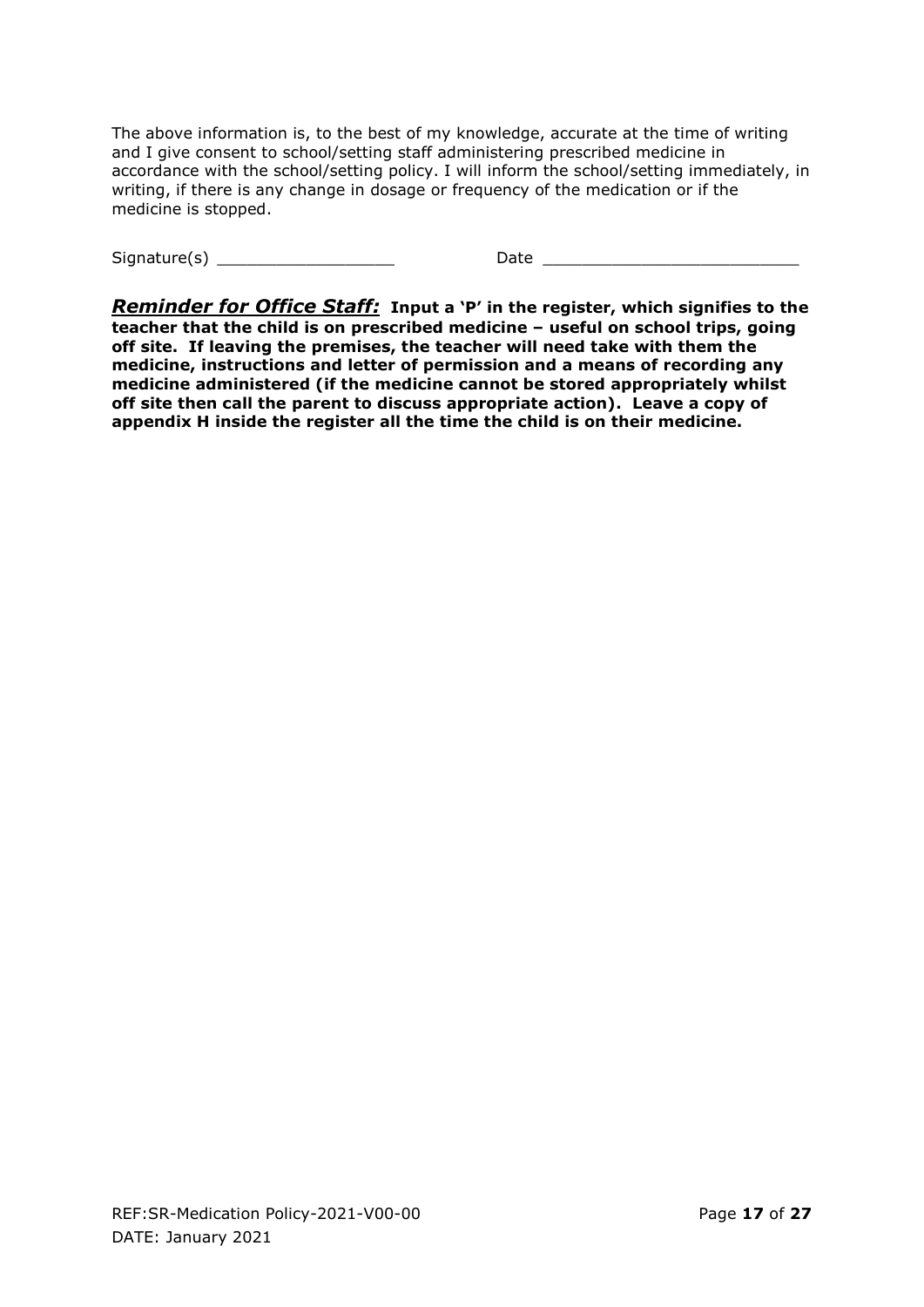## <span id="page-17-0"></span>**Appendix C: record of medicine administered to an individual child (please keep in document dispenser on inside of medication cupboard door)**

| Name of school/setting           |  |
|----------------------------------|--|
| Name of child                    |  |
| Date medicine provided by parent |  |
| Group/class/form                 |  |
| Quantity received                |  |
| Name and strength of medicine    |  |
| Expiry date                      |  |
| Quantity returned                |  |
| Dose and frequency of medicine   |  |
| Staff signature                  |  |

Signature of parent \_\_\_\_\_\_\_\_\_\_\_\_\_\_\_\_\_\_\_\_\_\_\_\_\_\_

| Date                       |  |  |
|----------------------------|--|--|
| Time given                 |  |  |
| Dose given                 |  |  |
| Name of member of staff    |  |  |
| Staff initials             |  |  |
| Name & initials of witness |  |  |
| Side effects               |  |  |

| Date                       |  |  |
|----------------------------|--|--|
| Time given                 |  |  |
| Dose given                 |  |  |
| Name of member of staff    |  |  |
| Staff initials             |  |  |
| Name & initials of witness |  |  |
| Side effects               |  |  |
| Date                       |  |  |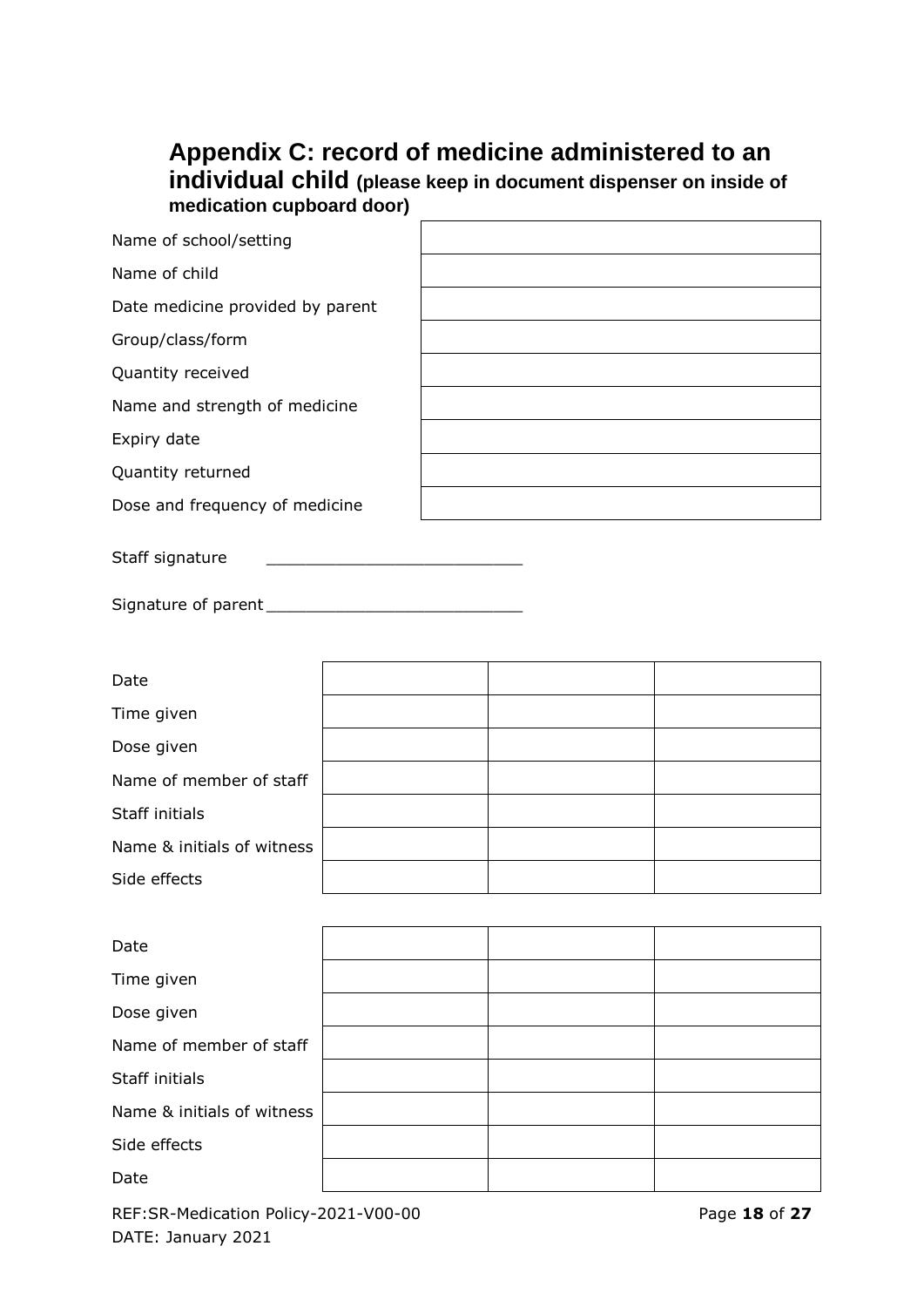# **C: Record of medicine administered to an individual child (Continued)**

| Date                       |  |  |
|----------------------------|--|--|
| Time given                 |  |  |
| Dose given                 |  |  |
| Name of member of staff    |  |  |
| Staff initials             |  |  |
| Name & initials of witness |  |  |
| Side effects               |  |  |
|                            |  |  |
| Date                       |  |  |
| Time given                 |  |  |
| Dose given                 |  |  |
| Name of member of staff    |  |  |
| Staff initials             |  |  |
| Name & initials of witness |  |  |
| Side effects               |  |  |
|                            |  |  |
| Date                       |  |  |
| Time given                 |  |  |
| Dose given                 |  |  |
| Name of member of staff    |  |  |
| Staff initials             |  |  |
| Name & initials of witness |  |  |
| Side effects               |  |  |
|                            |  |  |
| Date                       |  |  |
| Time given                 |  |  |
| Dose given                 |  |  |
| Name of member of staff    |  |  |
| Staff initials             |  |  |
| Name & initials of witness |  |  |
| Side effects               |  |  |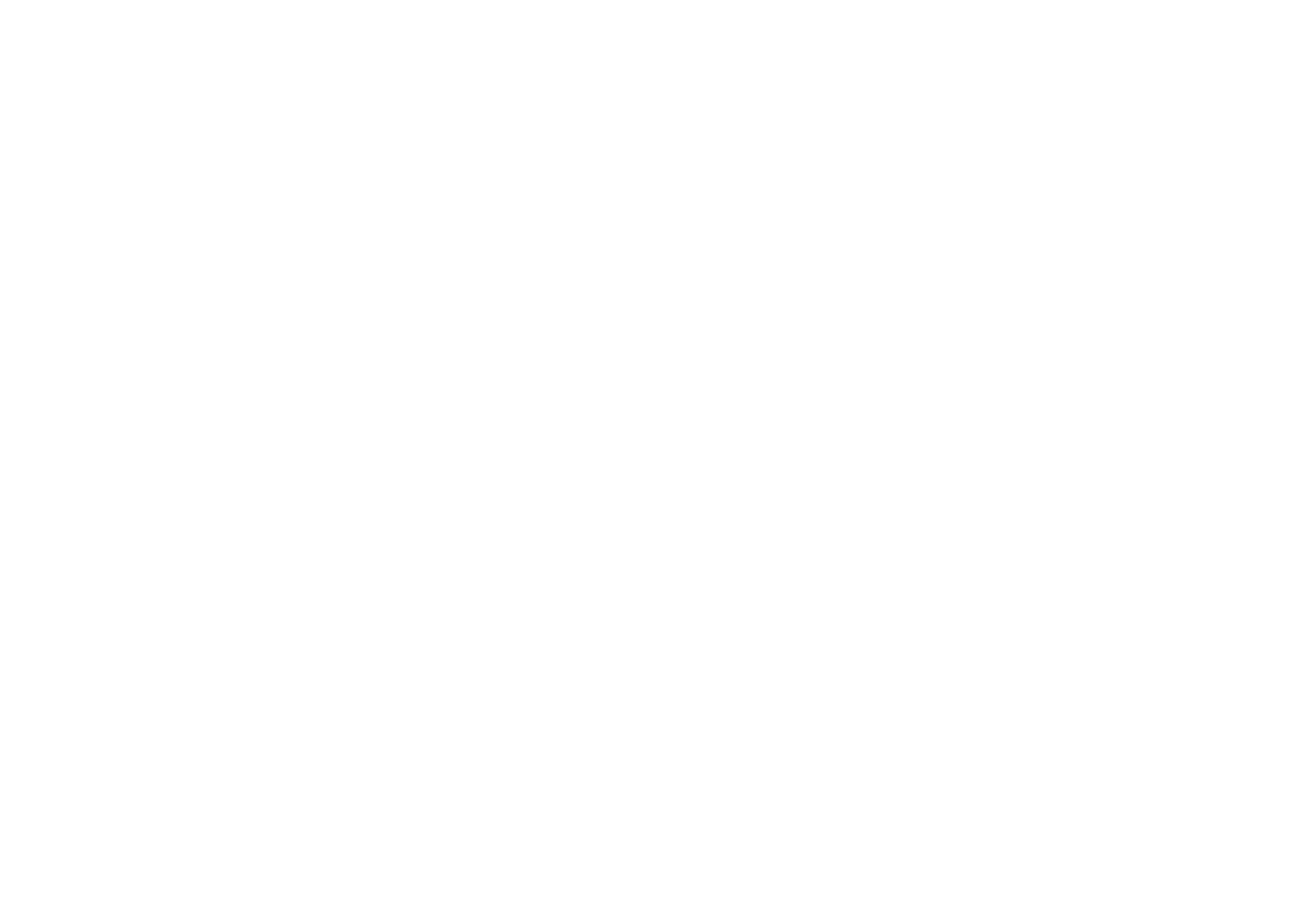## <span id="page-20-0"></span>**Appendix D: contacting emergency services**

**Request an ambulance - dial 999, ask for an ambulance and be ready with the information below. Speak clearly and slowly and be ready to repeat information if asked.**

- 1. your telephone number: 01491 680720
- 2. your name:
- 3. your location as follows: Stoke Row School,

School Lane,

Stoke Row,

Nr Henley on Thames

**Oxon** 

- 4. state what the postcode is: RG9 5QS
- 5. provide the exact location of the patient within the school setting
- 6. provide the name of the child and a brief description of their symptoms
- 7. inform Ambulance Control of the best entrance to use and state that the crew will be met and taken to the patient
- 8. put a completed copy of this form by the phone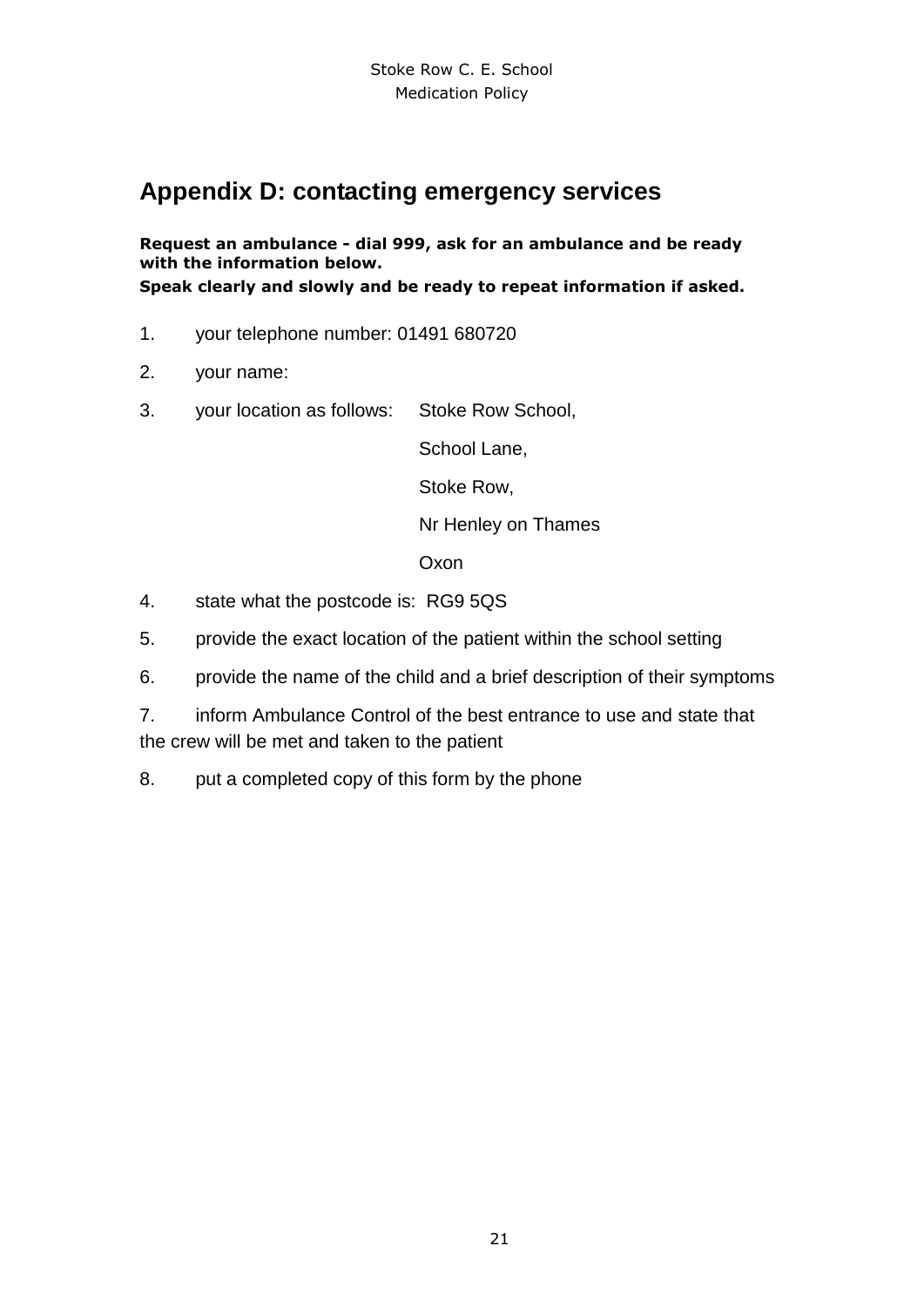## <span id="page-21-0"></span>**Appendix E: model letter inviting parents to contribute to individual healthcare plan development**

Dear Parent

DEVELOPING AN INDIVIDUAL HEALTHCARE PLAN FOR YOUR CHILD

Thank you for informing us of your child's medical condition. I enclose a copy of the school's policy for supporting pupils at school with medical conditions for your information.

A central requirement of the policy is for an individual healthcare plan to be prepared, setting out what support the each pupil needs and how this will be provided. Individual healthcare plans are developed in partnership between the school, parents, pupils, and the relevant healthcare professional who can advise on your child's case. The aim is to ensure that we know how to support your child effectively and to provide clarity about what needs to be done, when and by whom. Although individual healthcare plans are likely to be helpful in the majority of cases, it is possible that not all children will require one. We will need to make judgements about how your child's medical condition impacts on their ability to participate fully in school life, and the level of detail within plans will depend on the complexity of their condition and the degree of support needed.

A meeting to start the process of developing your child's individual health care plan has been scheduled for xx/xx/xx. I hope that this is convenient for you and would be grateful if you could confirm whether you are able to attend. The meeting will involve [the following people]. Please let us know if you would like us to invite another medical practitioner, healthcare professional or specialist and provide any other evidence you would like us to consider at the meeting as soon as possible.

If you are unable to attend, it would be helpful if you could complete the attached individual healthcare plan template and return it, together with any relevant evidence, for consideration at the meeting. I [or another member of staff involved in plan development or pupil support] would be happy for you contact me [them] by email or to speak by phone if this would be helpful.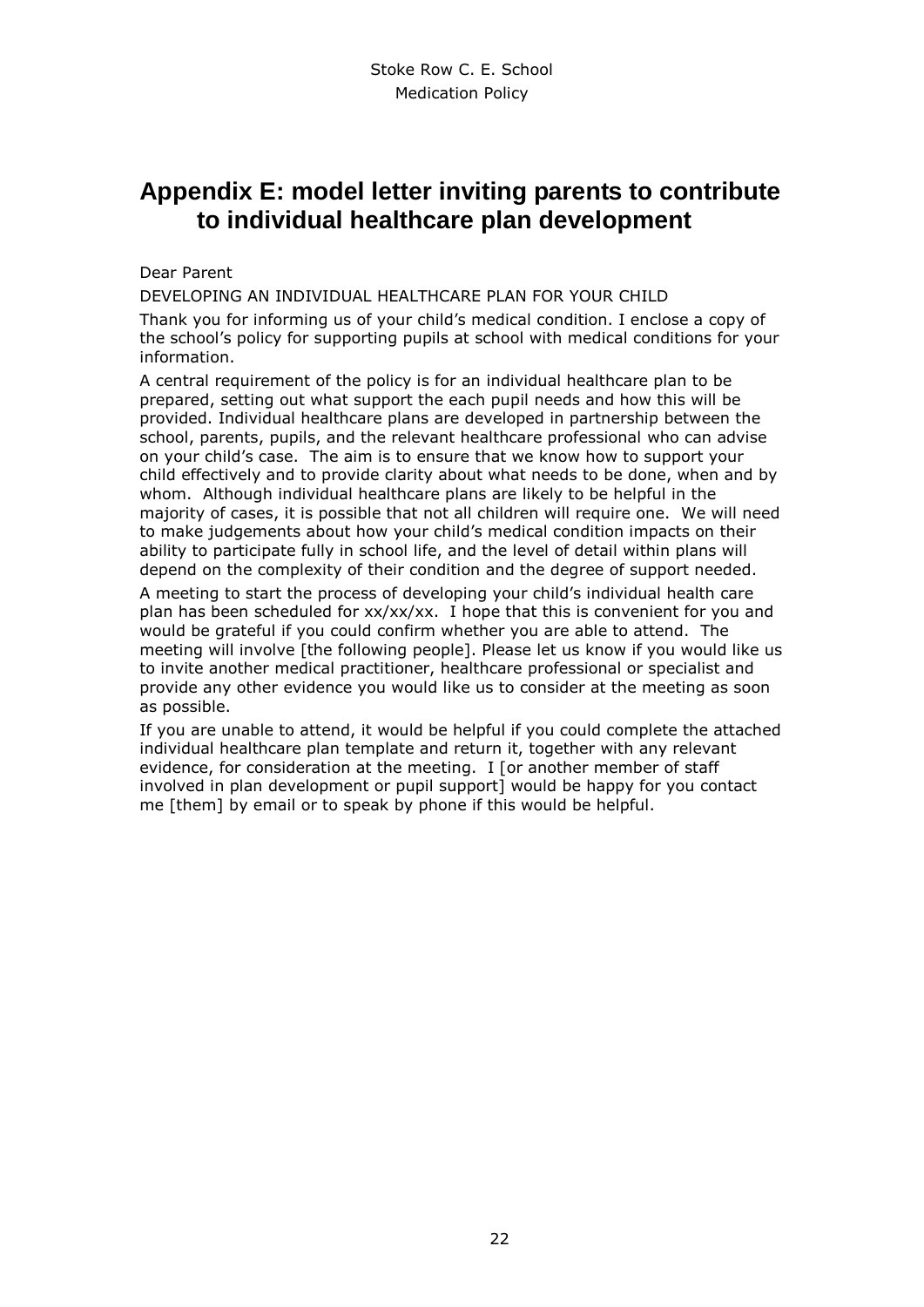## <span id="page-22-0"></span>**Appendix F: Consent Form: Use of Emergency Salbutamol Inhaler**

## **STOKE ROW SCHOOL**

#### **Child showing signs of asthma/having asthma attack**

- 1. I can confirm that my child has been diagnosed with asthma/has been prescribed an inhaler (delete as appropriate).
- 2. My child has a working, in-date inhaler, clearly labelled with their name, which they will bring with them to school every day.
- 3. In the event of my child displaying symptoms of asthma, and if their inhaler is not available or is unusable, I consent for my child to receive salbutamol from an emergency inhaler held by the school for such emergencies.

| Signed:                               | Date: |
|---------------------------------------|-------|
|                                       |       |
|                                       |       |
|                                       |       |
| Parent's address and contact details: |       |
|                                       |       |
|                                       |       |
|                                       |       |
|                                       |       |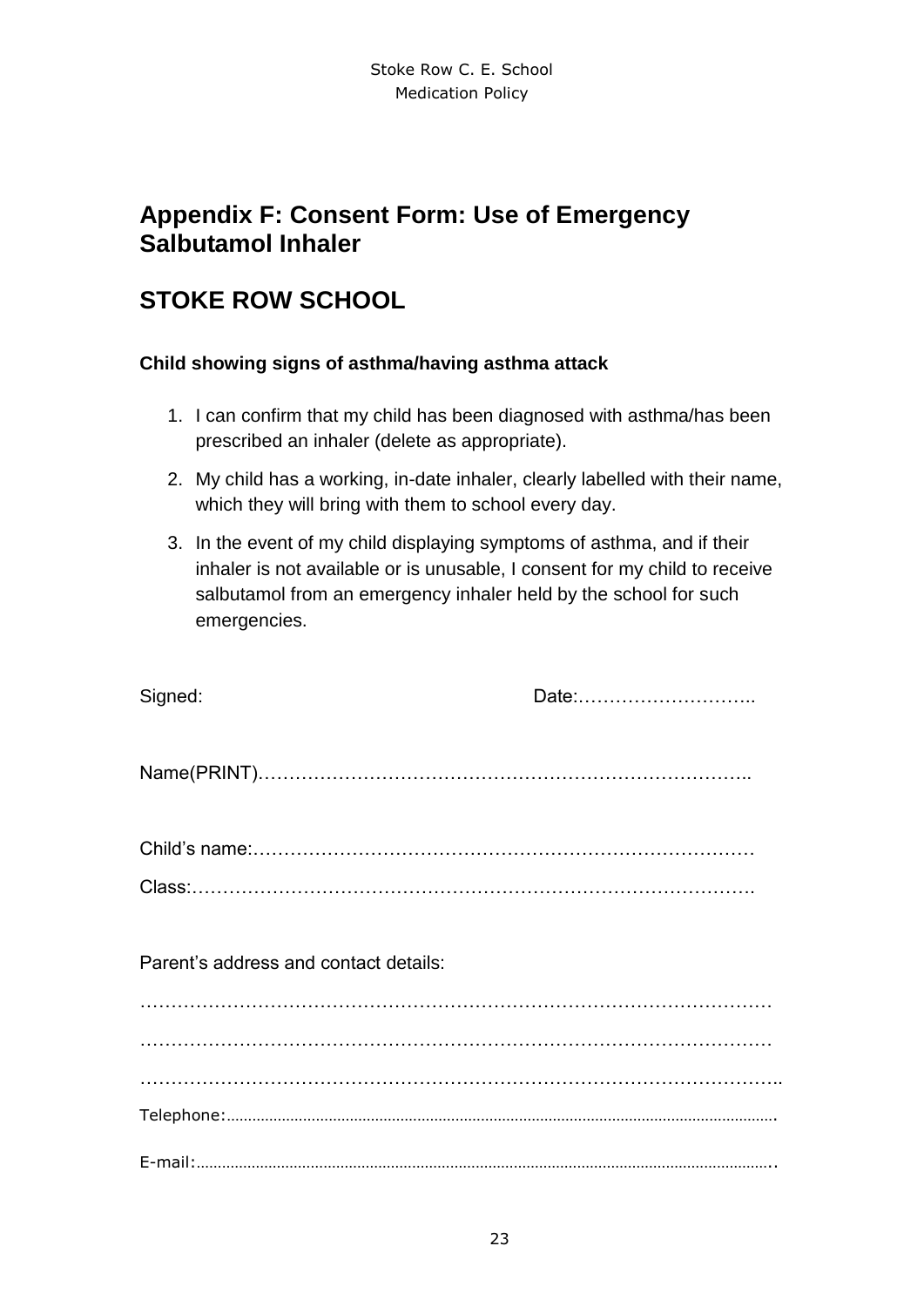# <span id="page-23-0"></span>**Appendix G: Specimen letter to inform Parents of Emergency Salbutamol Inhaler Use**

| Stave How G. E. Bishop.                                                                                                                                                                                                              |  |
|--------------------------------------------------------------------------------------------------------------------------------------------------------------------------------------------------------------------------------------|--|
|                                                                                                                                                                                                                                      |  |
| Madication Policy                                                                                                                                                                                                                    |  |
|                                                                                                                                                                                                                                      |  |
|                                                                                                                                                                                                                                      |  |
| Appendix J. Specimen letter to inform Parents of                                                                                                                                                                                     |  |
| <b>Emergency Salbutamol Inhaler Use</b>                                                                                                                                                                                              |  |
|                                                                                                                                                                                                                                      |  |
|                                                                                                                                                                                                                                      |  |
| Criticial name                                                                                                                                                                                                                       |  |
| <b>L'Institution</b>                                                                                                                                                                                                                 |  |
| states and states and states and                                                                                                                                                                                                     |  |
|                                                                                                                                                                                                                                      |  |
| [Caleto as appropriate]                                                                                                                                                                                                              |  |
| This letter is to formally notify voir that the contract the state had problems                                                                                                                                                      |  |
| with his har breathing today. This happened when:                                                                                                                                                                                    |  |
|                                                                                                                                                                                                                                      |  |
|                                                                                                                                                                                                                                      |  |
|                                                                                                                                                                                                                                      |  |
|                                                                                                                                                                                                                                      |  |
|                                                                                                                                                                                                                                      |  |
| <u>the company of the company of the company of the company of the company of the company of the company of the company of the company of the company of the company of the company of the company of the company of the company</u> |  |
| A member of staff helped them to use that actions inhibite.                                                                                                                                                                          |  |
|                                                                                                                                                                                                                                      |  |
| They did not have their own intoma unulur with them, so a memorite fistally<br>helped them to use the amargency astronal inhaler containing salbutacted. They                                                                        |  |
|                                                                                                                                                                                                                                      |  |
| Their own asthréa initater was not working, so a member of staff helped them to                                                                                                                                                      |  |
| une the emergency actions inhater containing saibutamol. They were given<br><b>CONTRACTOR</b>                                                                                                                                        |  |
|                                                                                                                                                                                                                                      |  |
| (Ciefets: us appropriate)                                                                                                                                                                                                            |  |
|                                                                                                                                                                                                                                      |  |
| Although they cook felt better, we would strongly advise that you have vour child.<br>seen by your own doctor as soon as possible                                                                                                    |  |
|                                                                                                                                                                                                                                      |  |
| fours since ear.                                                                                                                                                                                                                     |  |
|                                                                                                                                                                                                                                      |  |
| Miss Chamate Harris                                                                                                                                                                                                                  |  |
| Headteacher                                                                                                                                                                                                                          |  |
|                                                                                                                                                                                                                                      |  |
|                                                                                                                                                                                                                                      |  |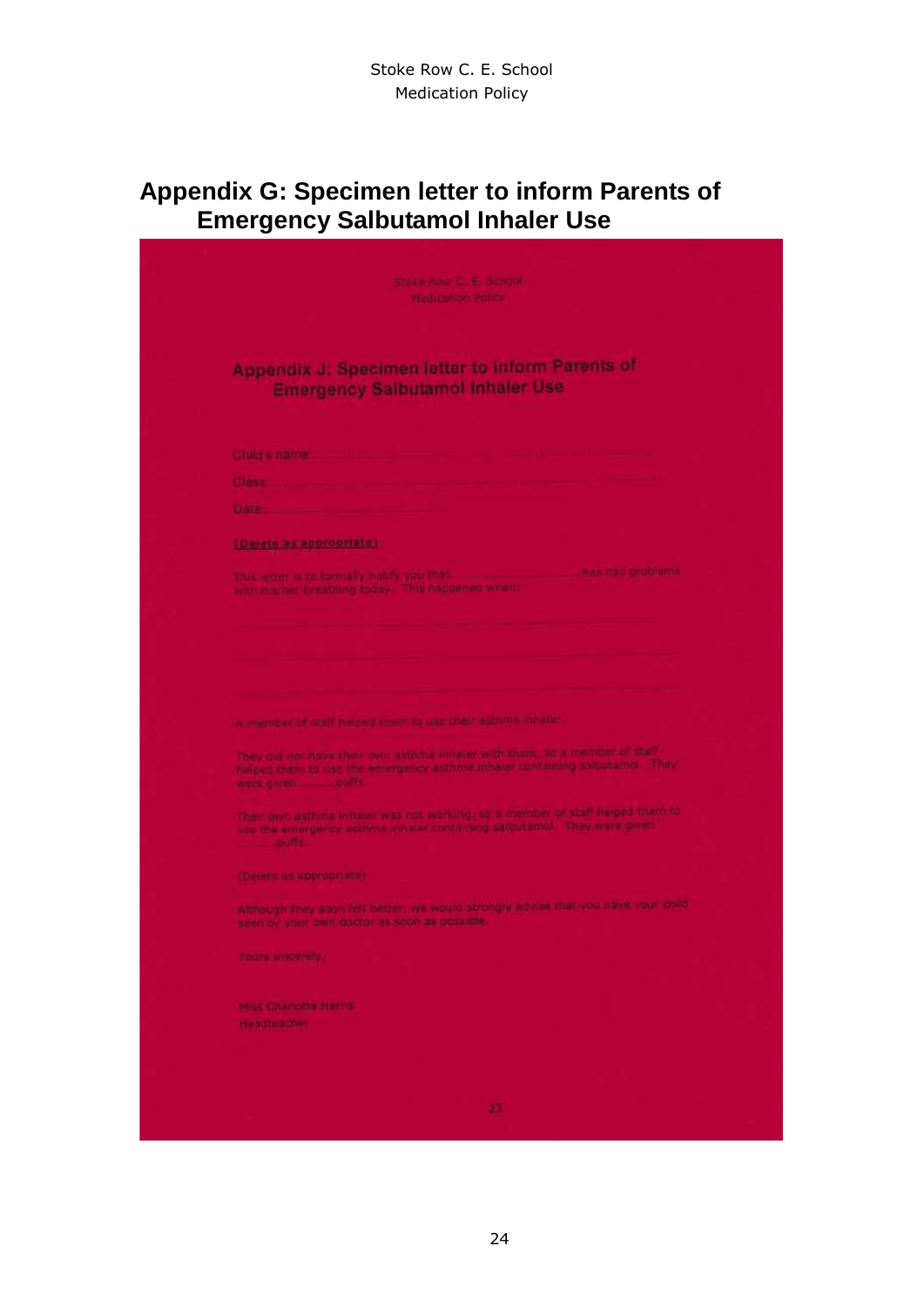# <span id="page-24-0"></span>**Appendix H: Asthma CardSchool Asthma Card**

| To be filled in by the parent/carer |  |
|-------------------------------------|--|
| Child's name                        |  |
|                                     |  |
| Date of birth                       |  |
| Address                             |  |
| Parent/carer's                      |  |
| name                                |  |
| Telephone -<br>hame                 |  |
| Telephone -<br>mobile               |  |
| Email                               |  |
| Doctor/nurse's<br>name              |  |
| Doctor/nurse's<br>telephone         |  |

This card is for your child's school. Review the card at least once a year and remember to update or exchange it for a new one if your child's treatment changes during the year. Medicines should be clearly labelled with your child's name and kept in agreement with the school's policy.

#### Reliever treatment when needed

For shortness of breath, sudden tightness in the chest, wheeze or cough, give or allow my child to take the medicines below. After treatment and as soon as they feel better they can return to normal activity.

| Aedicine<br>the structure of the structure | and it<br>Parent/carer's signature                                                                   |
|--------------------------------------------|------------------------------------------------------------------------------------------------------|
|                                            | the control of the control of<br><b>Service Administration</b><br>production and control of the con- |
|                                            |                                                                                                      |
|                                            | <b>COMPANY</b>                                                                                       |

Expiry dates of medicines checked

| Date checked | Parent/carer's signature |
|--------------|--------------------------|
|              |                          |
|              |                          |
|              |                          |

What signs can indicate that your child is having an asthma attack?

| Parent/carer's signature |   |
|--------------------------|---|
|                          | × |

Does your child tell you when he/she needs medicine? Yes  $N<sub>0</sub>$ 

Does your child need help taking his/her asthma medicines? No Yes

What are your child's triggers (things that make their asthma worsel?

Does your child need to take medicines before exercise or play?  $Yes$  No

If yes, please describe below



Does your child need to take any other asthma medicines while in the school's care?

#### Yes No

If yes please describe below

| Medicine | How much and when taken |
|----------|-------------------------|
|          |                         |
|          |                         |

#### Dates card checked by doctor or nurse

| Date. | Name | Job title | Signature |
|-------|------|-----------|-----------|
|       |      |           |           |
|       |      |           |           |
|       |      |           |           |
|       |      |           |           |
|       |      |           |           |
|       |      |           |           |
|       |      |           |           |

#### What to do if a child is having an asthma attack

O Help them sit up straight and keep calm.

@ Help them take one puff of their reliever inhaler (usually blue) every 30-60 seconds, up to a maximum of 10 puffs.

#### Call 999 for an ambulance if:

- . their symptoms get worse while they're using their inhaler this could be a cough, breathlessness, wheeze, tight chest or<br>sometimes a child will say they have a 'tummy ache'
- . they don't feel better after 10 puffs . you're worried at any time
- 
- O You can repeat step 2 if the ambulance is taking longer than 15 minutes.

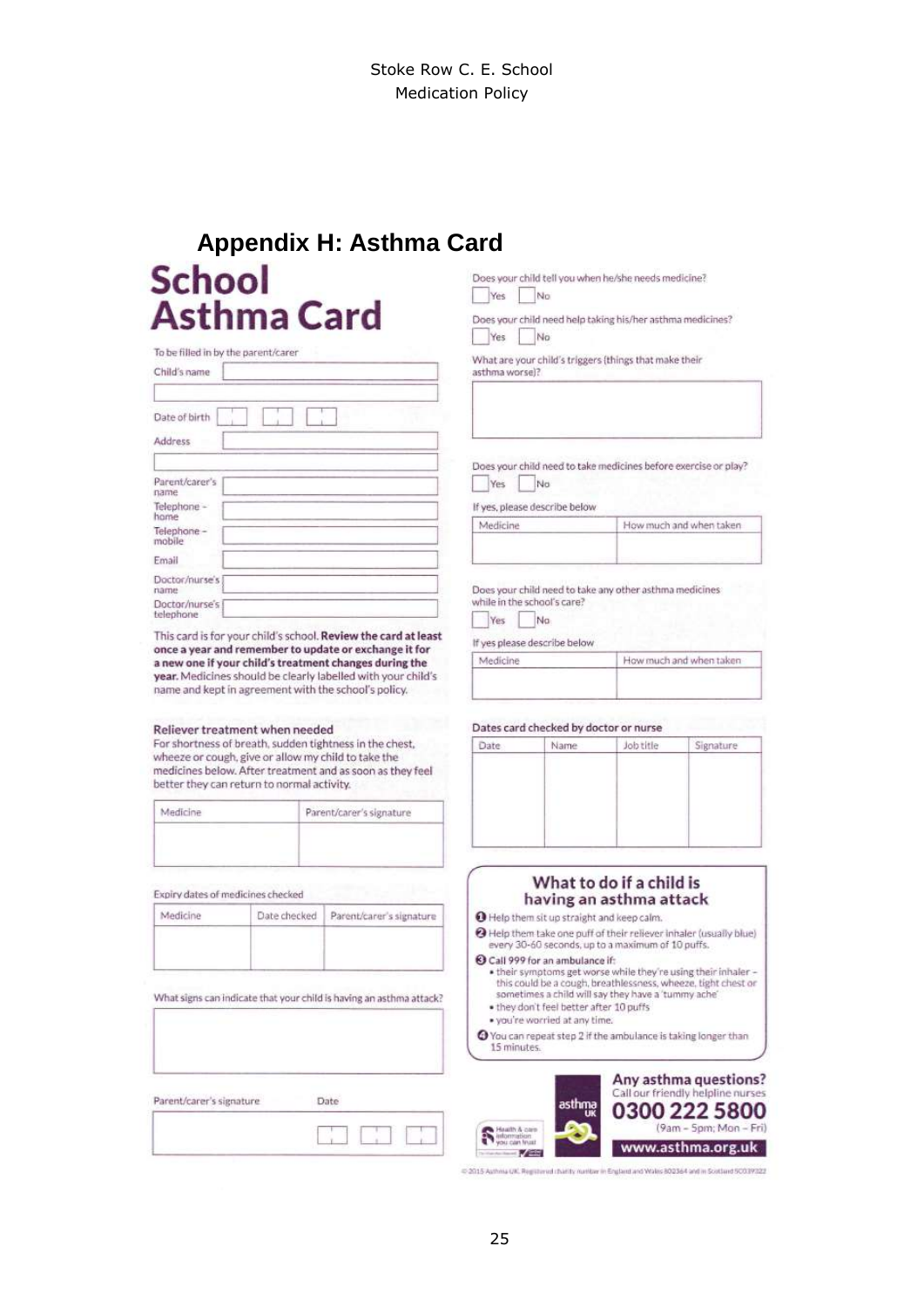# **Appendix I – Bumped Head Letter**

<span id="page-25-0"></span>

|                                                 |                                                                                                                                                         | Shine like Stars                                                            |
|-------------------------------------------------|---------------------------------------------------------------------------------------------------------------------------------------------------------|-----------------------------------------------------------------------------|
| Dear Parent                                     |                                                                                                                                                         |                                                                             |
|                                                 |                                                                                                                                                         |                                                                             |
| Name of Child:                                  |                                                                                                                                                         |                                                                             |
| <b>Date and Time.</b>                           |                                                                                                                                                         |                                                                             |
|                                                 | Today your child had an acudent at school that involved a bump to the head. A first aider chocked                                                       |                                                                             |
| your child at the time and it was felt that:    |                                                                                                                                                         |                                                                             |
|                                                 | Votin child was fit to continue at school and has hear monitored throughout the day.                                                                    |                                                                             |
| Parant was informed to come and check the child |                                                                                                                                                         |                                                                             |
|                                                 |                                                                                                                                                         |                                                                             |
|                                                 |                                                                                                                                                         |                                                                             |
|                                                 |                                                                                                                                                         |                                                                             |
| How accident occurred:                          |                                                                                                                                                         |                                                                             |
|                                                 |                                                                                                                                                         |                                                                             |
|                                                 | Treatment given and by whom (inc. where on head bump occurred):                                                                                         |                                                                             |
|                                                 |                                                                                                                                                         |                                                                             |
| What time did the accident occur?               |                                                                                                                                                         |                                                                             |
|                                                 |                                                                                                                                                         |                                                                             |
|                                                 | Please continue to watch her child and seek medical advice, informing them of this accident, if any                                                     |                                                                             |
|                                                 | of the following symptoms are displayed. (Do take this letter with you if attending a doctor or                                                         |                                                                             |
| <b>Mospital</b> )<br>. Unusual drowsmess        |                                                                                                                                                         |                                                                             |
| Haadache.<br>٠                                  |                                                                                                                                                         |                                                                             |
| Sickness.<br>٠<br>۰                             |                                                                                                                                                         |                                                                             |
| Nose bleed                                      |                                                                                                                                                         |                                                                             |
| Mary thanks                                     |                                                                                                                                                         |                                                                             |
|                                                 |                                                                                                                                                         |                                                                             |
|                                                 |                                                                                                                                                         | <b>Service States Constitutions</b><br>school little street town            |
|                                                 |                                                                                                                                                         | Mandato and Partners's<br>ciable turners (Car SO)                           |
|                                                 | Kindrahli - Kabasal - Ransas krimto - Syddianus - Adalaus Newl                                                                                          | Handball for Man Christophe Green                                           |
| <b>MEDICAL CONTRACT</b><br>isto.                | TOWARD SURFACE REPORT OF DEALERSHIPS AND RELEASED TO<br>depart of each a state boat, program to which all<br>pages man after and page officially enter- | <b>CONTRACTOR</b><br>$-3149799001 -$<br>the affirmation from actional lange |